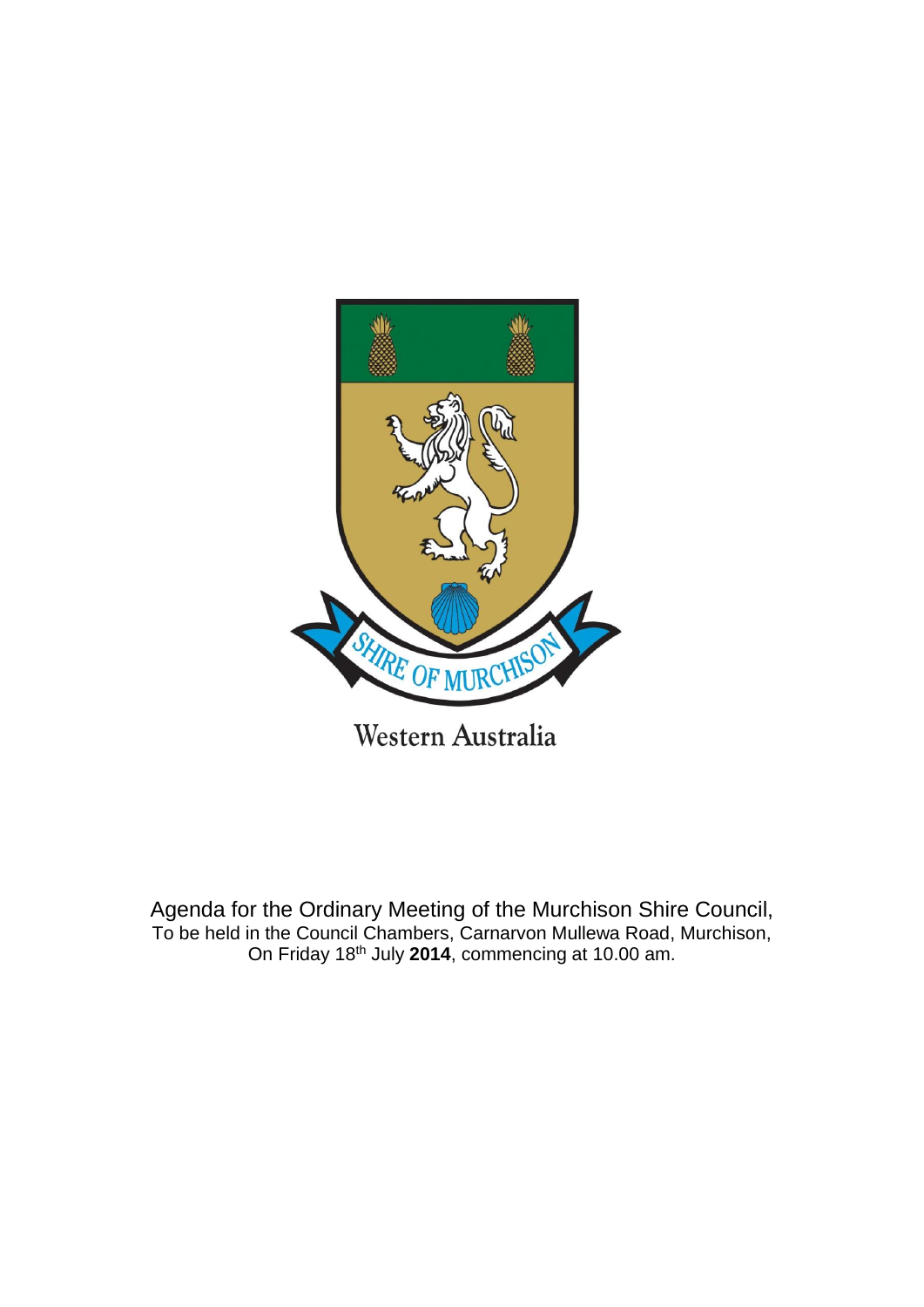## **TABLE OF CONTENTS**

| 1.  | DECLARATION OF OPENING/ANNOUNCEMENT OF VISITORS 3                                           |    |
|-----|---------------------------------------------------------------------------------------------|----|
| 2.  | RECORD OF ATTENDANCE/APOLOGIES/LEAVE OF ABSENCE 3                                           |    |
| 3.  | RESPONSE TO PREVIOUS PUBLIC QUESTIONS TAKEN ON NOTICE 3                                     |    |
| 4.  |                                                                                             |    |
|     | 4.1                                                                                         |    |
| 5.  |                                                                                             |    |
| 6.  |                                                                                             |    |
| 7.  | NOTICE OF ITEMS TO BE DISCUSSED BEHIND CLOSED DOORS3                                        |    |
| 8.  |                                                                                             |    |
|     | 8.1                                                                                         |    |
|     | 8.2                                                                                         |    |
| 9.  | ANNOUNCEMENTS BY PRESIDING PERSON WITHOUT DISCUSSION4                                       |    |
| 10. |                                                                                             |    |
| 11. |                                                                                             |    |
| 12. |                                                                                             |    |
| 13. |                                                                                             |    |
|     | 13.1                                                                                        |    |
|     | 13.2                                                                                        |    |
| 14. |                                                                                             |    |
|     | 14.1                                                                                        |    |
|     | 14.2                                                                                        |    |
| 15. |                                                                                             |    |
|     | Murchison Community Fund Committee Meeting 4th July 2014 8<br>15.1                          |    |
| 16. | Financial Activity Statements June 2014 to 30 <sup>th</sup> June 2014 10<br>16.1            |    |
|     | 16.2<br>Accounts Paid during the period since the last list was adopted/endorsed by Council | 11 |
| 17. |                                                                                             |    |
|     | 17.1                                                                                        |    |
|     | 17.2<br>Tender 4.2014 - Contract works Beringarra - Pindar Road15                           |    |
|     | Tender 5.2014 - Grader for Heavy Maintenance Works 17<br>17.3                               |    |
|     | Tender RFT.GTS MU 06.2014 - Flood Damage Works19<br>17.4                                    |    |
|     | 17.5<br>Tender Supply of Freight Services to Murchison Settlement21                         |    |
|     |                                                                                             |    |
|     | 18.1                                                                                        |    |
| 19. | Replacement of Plaques Commemorating CBD Development 24<br>19.1                             |    |
|     |                                                                                             |    |
| 20. |                                                                                             |    |
| 21. |                                                                                             |    |
| 22. |                                                                                             |    |
| 23. |                                                                                             |    |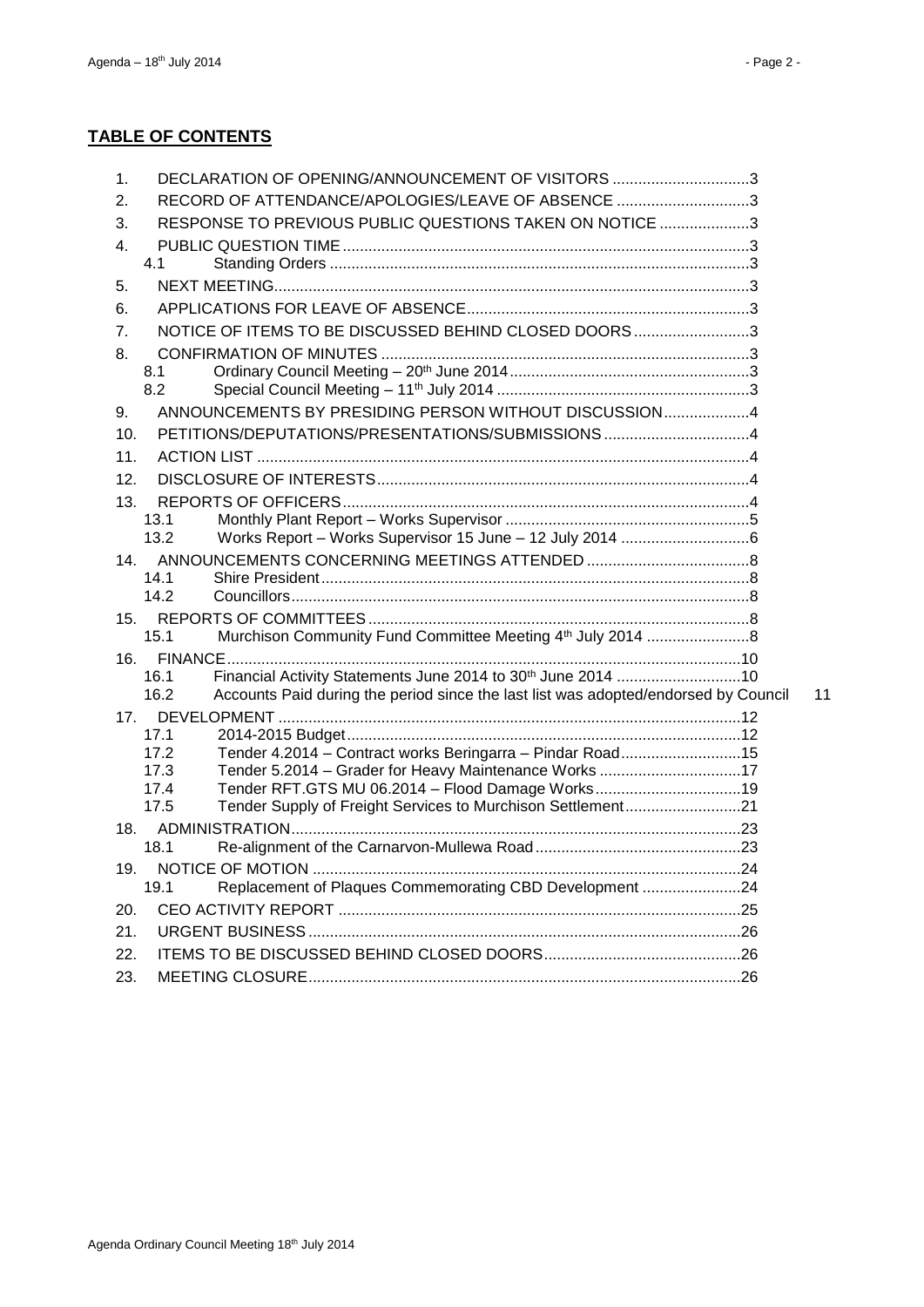## <span id="page-2-0"></span>**1. DECLARATION OF OPENING/ANNOUNCEMENT OF VISITORS**

## <span id="page-2-1"></span>**2. RECORD OF ATTENDANCE/APOLOGIES/LEAVE OF ABSENCE**

## <span id="page-2-2"></span>**3. RESPONSE TO PREVIOUS PUBLIC QUESTIONS TAKEN ON NOTICE**

Nil.

## <span id="page-2-3"></span>**4. PUBLIC QUESTION TIME**

## <span id="page-2-4"></span>**4.1 Standing Orders**

| <b>Council Decision:</b><br><b>Moved: Councillor</b>                 | Seconded: Councillor |                 |
|----------------------------------------------------------------------|----------------------|-----------------|
| That the following Local Law-Standing Orders 2001 be stood down:     |                      |                 |
| 8.2 Limitation on the number of speeches<br>8.3 Duration of speeches |                      |                 |
| <b>Carried/Lost</b>                                                  | For:                 | <b>Against:</b> |

## <span id="page-2-5"></span>**5. NEXT MEETING**

The next meeting is scheduled for Friday 15<sup>th</sup> August 2014.

## <span id="page-2-6"></span>**6. APPLICATIONS FOR LEAVE OF ABSENCE**

## <span id="page-2-7"></span>**7. NOTICE OF ITEMS TO BE DISCUSSED BEHIND CLOSED DOORS**

## <span id="page-2-8"></span>**8. CONFIRMATION OF MINUTES**

## <span id="page-2-9"></span>**8.1 Ordinary Council Meeting – 20th June 2014**

#### **Background:**

Minutes of the Ordinary Meeting of Council have previously been circulated to all Councillors.

#### **Recommendation:**

That the minutes of the Ordinary Council meeting held on  $20^{th}$  June 2014 be confirmed as an accurate record of proceedings

## **Voting Requirements:**

Simple majority

| <b>Carried/Lost</b>                                  | For:                        | <b>Against:</b> |
|------------------------------------------------------|-----------------------------|-----------------|
| $\mathbf{r}$                                         |                             |                 |
| <b>Council Decision:</b><br><b>Moved: Councillor</b> | <b>Seconded: Councillor</b> |                 |

## <span id="page-2-10"></span>**8.2 Special Council Meeting – 11th July 2014**

#### **Background:**

Minutes of the Special Meeting of Council have previously been circulated to all Councillors.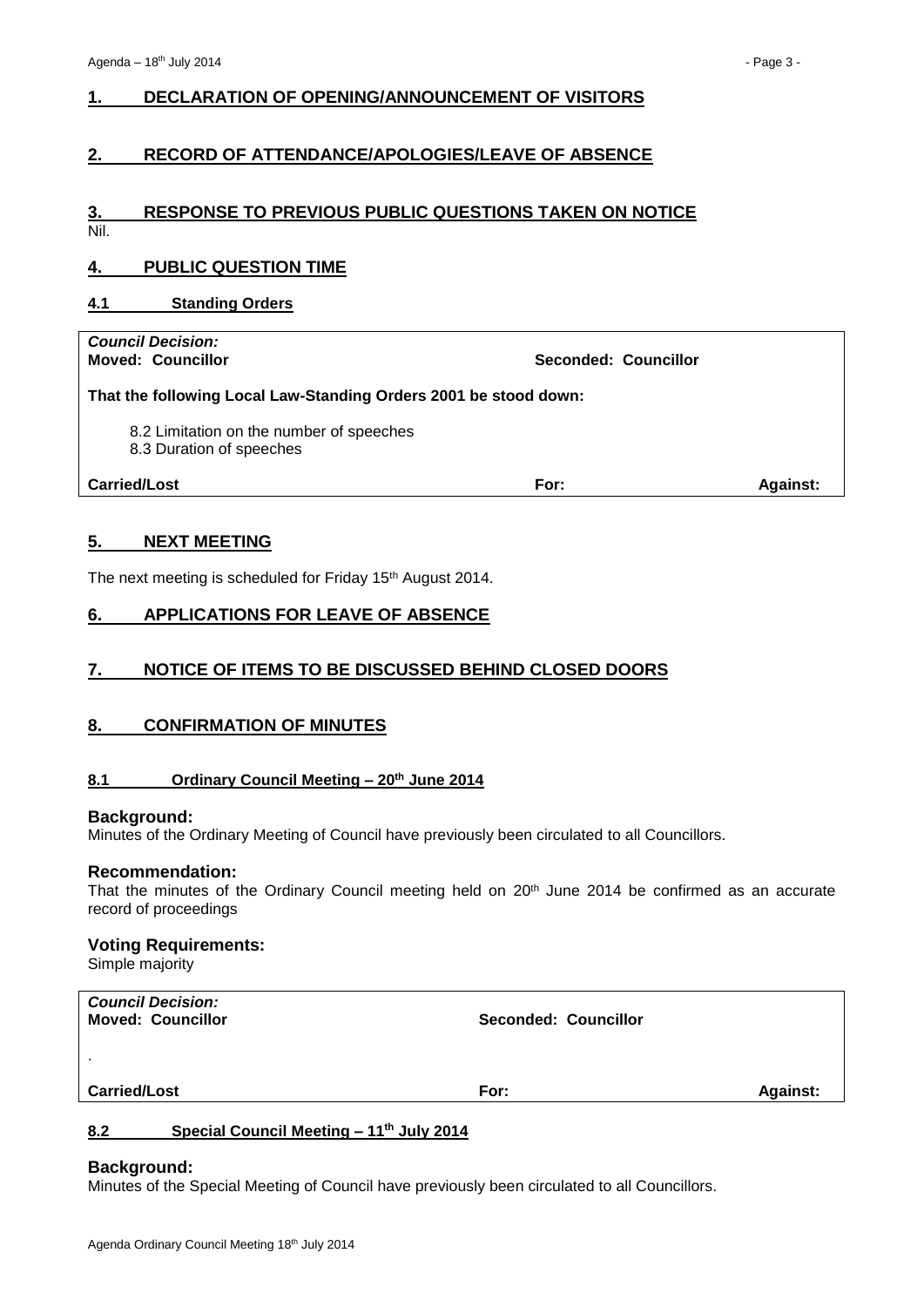#### **Recommendation:**

That the minutes of the Special Council meeting held on 11<sup>th</sup> July 2014 be confirmed as an accurate record of proceedings

## **Voting Requirements:**

Simple majority

| <b>Carried/Lost</b>                                  | For:                        | <b>Against:</b> |
|------------------------------------------------------|-----------------------------|-----------------|
| $\mathbf{r}$                                         |                             |                 |
| <b>Council Decision:</b><br><b>Moved: Councillor</b> | <b>Seconded: Councillor</b> |                 |

## <span id="page-3-0"></span>**9. ANNOUNCEMENTS BY PRESIDING PERSON WITHOUT DISCUSSION**

## <span id="page-3-1"></span>**10. PETITIONS/DEPUTATIONS/PRESENTATIONS/SUBMISSIONS**

## <span id="page-3-2"></span>**11. ACTION LIST**

| <b>No</b>      | <b>Item</b>                                                         | <b>Action</b>                                                                                                                                                                                                                                                                                                                                                                                               | <b>Status</b>                         |
|----------------|---------------------------------------------------------------------|-------------------------------------------------------------------------------------------------------------------------------------------------------------------------------------------------------------------------------------------------------------------------------------------------------------------------------------------------------------------------------------------------------------|---------------------------------------|
| 1 <sub>1</sub> | <b>Classification of Pindar</b><br>Beringarra Road                  | Pindar – Beringarra programme of works being<br>established.                                                                                                                                                                                                                                                                                                                                                | Ongoing                               |
| 2.             | <b>Establishment of Working</b><br>Group for Accident<br>Prevention | Following Annual Electors Meeting 2013 -<br>community wished to set up an accident<br>prevention group to help work towards road<br>safety and reduced RTA's. 4 people volunteered<br>but as yet no action. Had been envisaged this<br>would be a community group to provide<br>suggestions/ideas to Council but the CEO will call<br>an inaugural meeting and help with initial set up<br>to get it going. | Inaugural meeting<br>being scheduled. |
| 3.             | <b>Community Project Officer</b>                                    | Community or Council to investigate the options<br>for moving towards having a Community project<br>Officer. Working group needed to nut out the<br>definitions of the position in order to progress it.                                                                                                                                                                                                    | Inaugural meeting<br>being scheduled. |

## **Recommendation:**

That the Action List be accepted.

## **Voting Requirements:**

Simple majority

| <b>Council Decision:</b><br><b>Moved: Councillor</b> | <b>Seconded: Councillor</b> |                 |
|------------------------------------------------------|-----------------------------|-----------------|
| <b>Carried/Lost</b>                                  | For:                        | <b>Against:</b> |

## <span id="page-3-3"></span>**12. DISCLOSURE OF INTERESTS**

## <span id="page-3-4"></span>**13. REPORTS OF OFFICERS**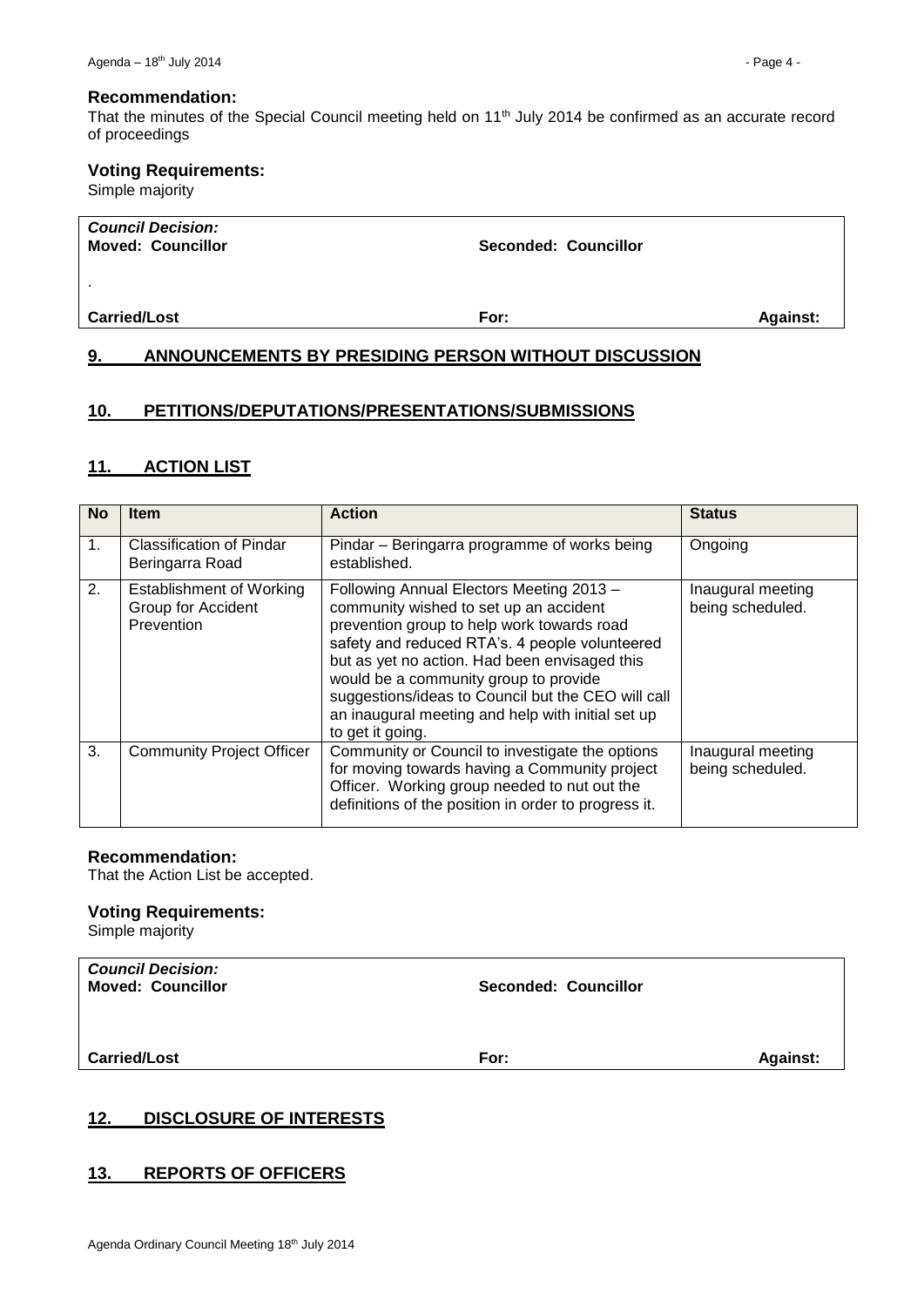## <span id="page-4-0"></span>**13.1 Monthly Plant Report – Works Supervisor**

| <b>June 2014</b>               |      |                 | <b>Hours</b>            |                                            |             |              |            | <b>YTD</b>             |             |
|--------------------------------|------|-----------------|-------------------------|--------------------------------------------|-------------|--------------|------------|------------------------|-------------|
|                                |      |                 |                         | <b>Total</b><br><b>Start</b><br><b>End</b> |             |              |            | <b>Operating Costs</b> |             |
| <b>Plant Item</b>              | Year | <b>Rego</b>     | 1 July<br>$^{\prime}13$ | Hrs/kms                                    | Hrs/km      | <b>Month</b> | <b>YTD</b> | <b>Plant</b>           | <b>Fuel</b> |
| Cat Grader 12H P.02            | 2005 | MU 141          | 9996                    | 11180                                      | 11288       | 108          | 868        | 70755.48               | 24931.62    |
| Cat Grader 12M P.03            | 2008 | <b>MU 51</b>    | 5844                    | 7306                                       | 7398        | 92           | 1554       | 25778.19               | 34540.55    |
| <b>Volvo Loader P.27</b>       | 2006 | <b>MU 65</b>    | 5420                    | 6310                                       | 6386        | 76           | 966        | 18362.47               | 20019.80    |
|                                |      |                 |                         |                                            | not         |              |            |                        |             |
| Komatsu Dozer P.11             | 1997 |                 | 8208                    |                                            | used        |              | 8208       | 27161.85               | 10778.92    |
| <b>Bomag Padfoot P.68</b>      | 2013 | 1EIG124         | $\mathbf 0$             | 280                                        | 345         | 65           | 345        | 1157.90                | 7477.10     |
| JD Grader P.01                 | 2011 | MU 121          | 3040                    | 4506                                       | 4650        | 144          | 1610       | 20543.75               | 45588.51    |
| <b>Bomag Roller P.43</b>       | 2012 | 1DVH736         | 1097                    | 1689                                       | 1757        | 68           | 660        | 4322.13                | 9113.68     |
| Cat 938G Loader P.41           | 2004 | MU 193          | 4078                    | 4376                                       | 4389        | 13           | 311        | 5723.49                | 5309.78     |
| Kenworth P/Mover P.61          | 2004 | <b>MU 000</b>   | 7174                    | 31318                                      | 31510       | 192          | 24336      | 17601.02               | 30144.09    |
| Iveco P/Mover P.09             | 2003 | 1AGW988         | 267205                  | 283510                                     | 283980      | 470          | 16775      | 6205.09                | 14578.00    |
| Nissan UD P.07                 | 2009 | 000 MU          | 141649                  | 167467                                     | 167522      | 55           | 25873      | 15681.46               | 21699.55    |
| <b>Iveco Tipper Conv P.10</b>  | 2004 | <b>MU00</b>     | 157865                  | 168452                                     | 168987      | 535          | 11122      | 11351.39               | 19757.67    |
| Generator 1-110kva             | 2011 |                 | 7315                    | 13399                                      | 13642       | 243          | 6327       | 4244.79                | 160004.83   |
| Generator 2-110kva             | 2011 |                 | 6897                    | 8912                                       | 9340        | 428          | 2443       |                        |             |
| <b>Maintenance Gen P.33</b>    |      |                 | 658                     | 3135                                       | 3460        | 325          | 2802       | 11110.52               | 4751.42     |
| <b>Construction Gen P.32</b>   |      |                 | 11770                   | 17004                                      | 17605       | 601          | 5835       | 1343.25                | 7477.19     |
| Kubota 6kva Gen P.66           | 2012 |                 | 1844                    | 4225                                       | 4567        | 342          | 2723       | 1303.83                | 4022.88     |
| <b>Mitsubishi Canter P.06</b>  | 2010 | 01 MU           | 82788                   | 110092                                     | 111110      | 1018         | 28322      | 11181.89               | 8641.08     |
| <b>Isuzu Construction P.64</b> | 2013 | <b>MU 140</b>   | $\mathbf 0$             | 26870                                      | 30477       | 3607         | 30477      | 4751.50                | 6386.75     |
| Toyota Prado P.55              | 2012 | MU <sub>0</sub> | 9557                    | 22519                                      | 22827       | 308          | 13270      | 1089.37                | 2234.69     |
| <b>RAV4 P.63</b>               | 2013 | MU 1011         | $\mathbf 0$             | 19155                                      | 19904       | 749          | 19904      | 824.37                 | 1839.17     |
| <b>Great Wall P.57</b>         | 2012 | MU 167          | 11257                   | 25677                                      | 26939       | 1262         | 15682      | 1803.19                | 3006.74     |
| <b>Isuzu Dmax P.28</b>         | 2009 | <b>MU300</b>    | 154278                  | 172419                                     | 174896      | 2477         | 20618      | 4259.16                | 4359.89     |
| Toyota Hilux P.40              | 2011 | MU 1018         | 93250                   | 130297                                     | 134119      | 3822         | 40869      | 5389.10                | 8559.11     |
| Isuzu T/Top P.54               | 2005 | MU 1002         | 116400                  | 138700                                     | 140946      | 2246         | 24546      | 10644.28               | 6890.18     |
| <b>Mercedes PTV P.60</b>       | 2004 | MU 1009         | 97283                   | 98662                                      | 98834       | 172          | 1551       | 810.73                 | 149.92      |
| Side Tipper P.18               | 2001 | MU2010          | 25303                   | 43549                                      | 45770       | 2221         | 20467      | 13414.39               | n/a         |
| Side Tipper P.17               | 2001 | MU 662          | 66102                   | 78147                                      | 79971       | 1824         | 13869      | 12813.77               | n/a         |
| Roadwest S/Tipper P.67         | 2013 | 1T0Q427         | 0                       | 12735                                      | 14745       | 2010         | 2625       | 1737.42                | n/a         |
| Tri-Axle L/L Float P.13        | 2008 | MU 663          | 3769                    | 8406                                       | 13502       | 5096         | 9733       | 7599.47                | n/a         |
| 45ft Flat Top P.59             | 1978 | 1THH060         | 25                      | 0                                          | $\mathbf 0$ | 0            | 0          | 23.46                  | n/a         |
| <b>No. 2 Float P.14</b>        | 2001 | MU 2004         | 26835                   | 45012                                      | 46143       | 1131         | 19308      | 13041.58               | n/a         |
| 30000L W/Tanker P.24           | 2005 | MU 2024         | 26524                   | 37111                                      | 37646       | 535          | 11122      | 7909.91                | n/a         |
| Dog Fuel Trailer P.48          | 1979 | MU 2026         |                         |                                            |             |              | n/a        | 2055.62                | n/a         |
| Dog Fuel Trailer P. 49         | 1972 | MU 2005         |                         |                                            |             |              | n/a        | 2343.95                | n/a         |
| Dolly 1-Red P.05               | 2001 | MU 2003         | 24567                   | 29397                                      | 30526       | 1129         | 5959       | 9744.64                | n/a         |
| Dolly 2-Black P.08             | 2000 | MU 2009         | 562                     | 17263                                      | 18377       | 1114         | 17815      | 10722.08               | n/a         |
| <b>New/H Ford Tractor</b>      | 2006 | <b>MU380</b>    | 1596                    | 1718                                       | 1719        | 1            | 123        | 286.00                 | 741.40      |
| <b>Forklift</b>                |      |                 | 11847                   | 12008                                      | 12037       | 29           | 190        | 1611.86                | 401.82      |
| Caravans                       |      |                 |                         |                                            |             |              | n/a        | 2730.86                | n/a         |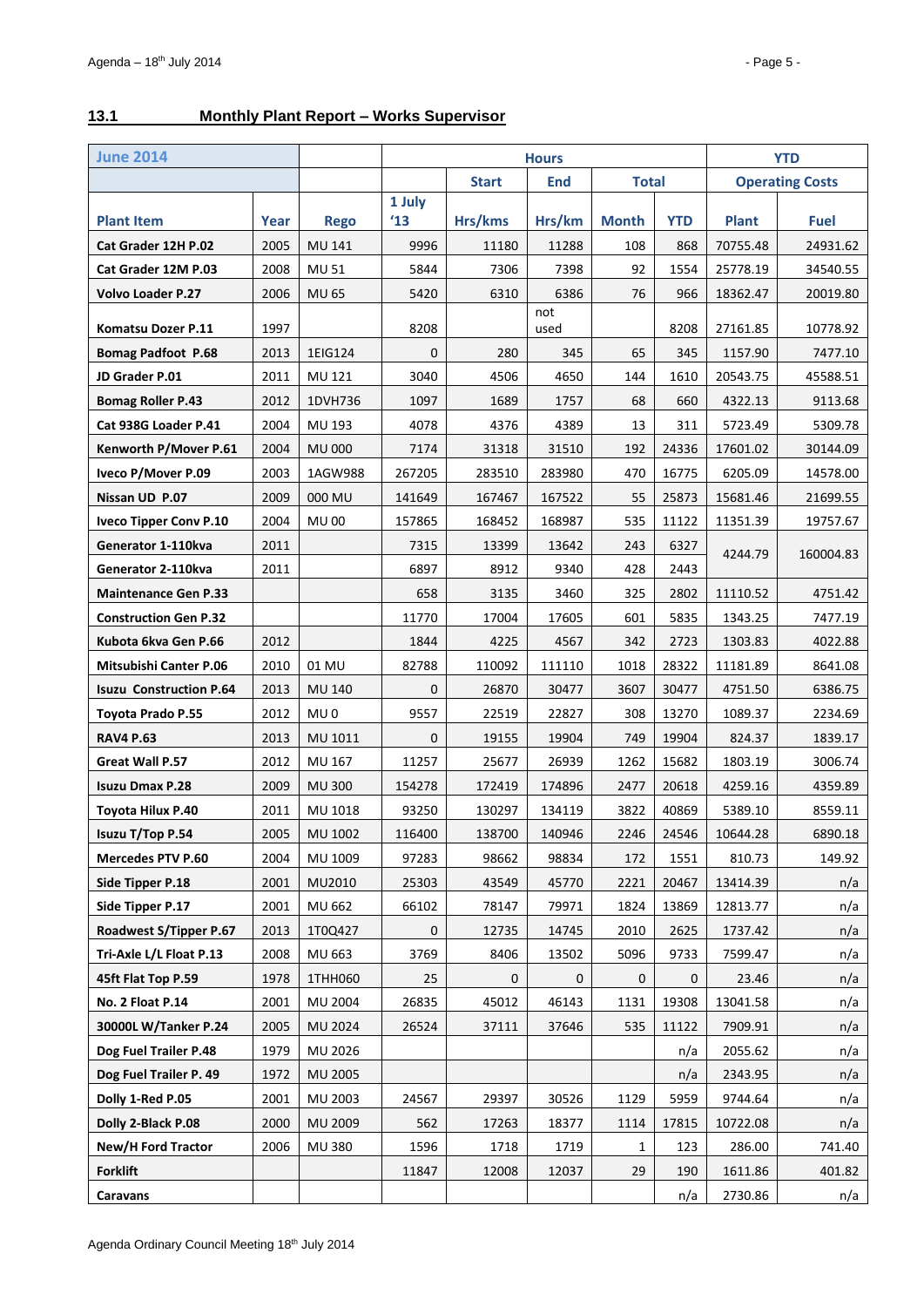| JD Ride on Mower                |      |          | 293 | 452.5 | 460.3 | 7.8 | 167.3 | n/a     | n/a     |
|---------------------------------|------|----------|-----|-------|-------|-----|-------|---------|---------|
|                                 |      |          |     |       |       |     | no    |         |         |
| <b>Generator Perkins P.34</b>   |      | H/Maint  |     |       | swap  |     | clock | 2977.42 | 1518.58 |
| Generator 9KVA P.65             | 2013 | Mechanic |     |       | swap  |     | 1423  | 2035.54 | 3797.53 |
| <b>Heavy Maint Trailer P.62</b> |      | MU 446   |     |       |       |     | n/a   | 3357.15 | n/a     |

## <span id="page-5-0"></span>**13.2 Works Report – Works Supervisor 15 June – 12 July 2014**

## **Construction Crew**

16<sup>th</sup> June 2014, crew working on the dust suppression at Yuin (1.3km gravel carting spreading, wetting with Polycom added and then rolling). Within this section there is a floodway just south of the new 24ft grid which was boxed out to a depth of 200mm and replaced with new gravel (Polycom added) and a stone wall placed on the down side. On the northern end of this 1.3km section the road was lifted up by 300mm as there is a small low area on the east side that holds water. A flat bottom drain will be put in place (when sealing at a later date) to allow water to slowly drain down to the small floodway at the grid.

Thankyou to Rossco and family for putting the crew up while they were working at Yuin.

With the completion of the works at Yuin on the 19<sup>th</sup> June, crew then moved camp and equipment up to the Boolardy driveway. Thankyou to Mark and family for allowing the camp to be set up there.

Crew commenced work on the 23/06/2014 on the 1km of dust suppression works at Pia community. All gravel for this 1km of dust suppression works has been carted and spread - wet with Polycom added and then rolled. Extra gravel was carted on the southern section of these works to complete gravel sheeting to just around the corner.

Crew finished these works on the  $8<sup>th</sup>$  July then moved some of the plant and camp equipment back to the **Settlement** 

As of Wednesday  $9<sup>th</sup>$  July the construction crew are in the settlement preparing the grounds, camping area and the hall for the polocrosse carnival that is held on the 12th/13<sup>th</sup> July.

On the Monday after the polocrosse weekend crew will help with packing up gear, emptying bins plus general tidy up then move the rest of plant and camping equipment from Boolardy to the settlement for light maintenance on plant and camping gear. They will then move all equipment up to Tin Hut Mill on the Carnarvon-Mullewa Road (approx. 25km north of Curbur) and set up camp there. The camp gen-set will also run the sub pump for water thus save running two gen-sets. From here they will complete the 1km of reforming and 3.2km gravel sheeting remaining from last year's works program.

## **Maintenance Crew**

On the 12<sup>th</sup> July crew should finish a light grade of the Carnarvon-Mullewa Road for the Murchison polocrosse carnival. On the 14<sup>th</sup> they will move camp and equipment to the Manfred Road doing a full grade on the Manfred–Beringarra-Pindar road

With most of the roads in the north of the shire under flood damage repairs crew will do a full grade on Beringarra-Pindar from MRO to Beringarra, Beringarra-Cue (gravel section only) and Beringarra-Byro.

## **Contractor**

Squires Resources as of the 5/07/2014 have completed the additional heavy maintenance program (for CSIRO) from Boolardy to MRO and as of the 8/07/2014 finished a light additional grade on the Beringarra-Pindar road from Pia south to Twin Peaks/Murgoo boundary grid.

The remainder of the road from Murgoo/Twin Peaks boundary grid to Pine Tree Hill on the Beringarra-Pindar is under flood damage and will get a light grade when flood repair works are under way.

## **Flood Damage**

Tenders closed for the plant hire for the flood damage road repairs to various roads in the north and south of the shire on the Tues 24<sup>th</sup> June with 22 companies putting in for the works.

Flood Damage Roads in the South of the Shire: –

Beringarra-Pindar from Twin Peaks/Murgoo boundary grid to Pine Tree Hill

Approximately 18km south of Yuin

McNabb-Twin Peaks - full length

Carnarvon-Mullewa boundary grid north to Murchison River

Inspection of flood damage for estimated repair cost was conducted by Greenfield's, MRD and Shire Works Supervisor on Friday  $27<sup>th</sup>$  June. A report from Greenfield's on the estimated costs should be available next week.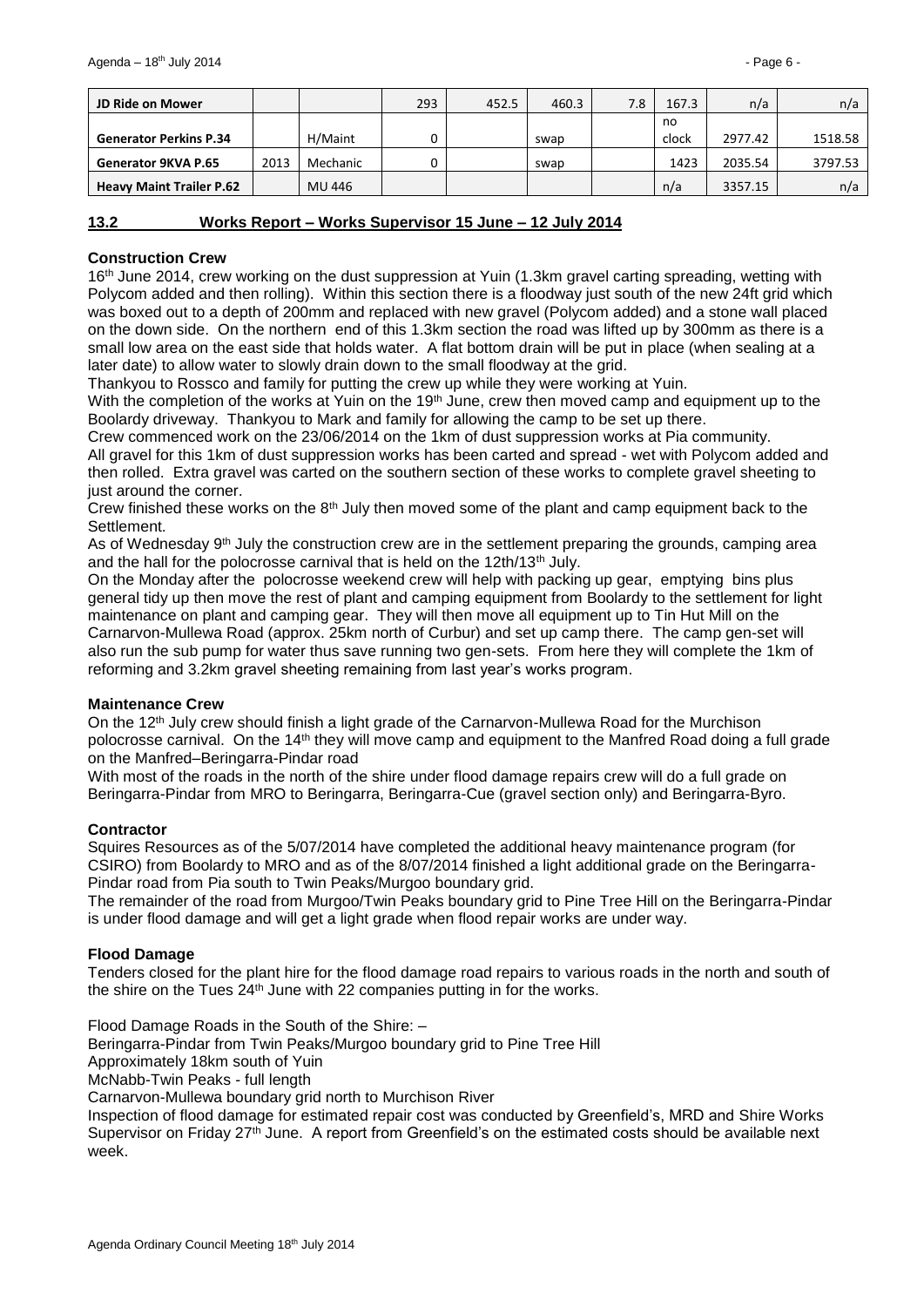## **Signs**

Ross Collins and his offsider have competed the sign run on various roads for this year. This included the safety sign pick up on the Beringarra-Pindar road from the south boundary to McNabb road intersection plus the two Murchison River crossings on the Wooleen-Twin Peaks and Meeberrie-Wooleen road. There are more signs that need to be erected on roads in the north of the shire but these will be done later in the year.

## **Staff Leave**

- Neil 3 days off  $17<sup>th</sup>$   $19<sup>th</sup>$  June 2014
- William & Colleen 2 days off 2<sup>nd</sup>, 3<sup>rd</sup> July 2014
- $\bullet$  Barry 1 day off 3<sup>rd</sup> July 2014 --Doctor appointment
- $\bullet$  Brian  $\frac{1}{2}$  day RDO 7<sup>th</sup> July 2014
- Trevor 1 day off  $-7<sup>th</sup>$  July 2014  $-$  sick

## **General - Work Supervisor**

17/06/2014 - Meeting with Komatsu representatives, councillors Paul Squires and Miles Williams on repairs to Komatsu dozer.

18/06/2014 - Inspection of additional heavy maintenance grading work on the Beringarra-Pindar road by contractor and then up to Beringarra for inspection of dozer contractor works - rehabbing of gravel pits and bunding of old road in the Beringarra-Milly Milly area plus inspection of turkey nest built for flood damage repairs.

21/06/2014 - Dozer contractor finished all bunding, rehabbing works up at Beringarra/Milly Milly. 23/06/2014 - Hire of Excavator to dig hole for caravan dump point, rehab old rubbish tip and dig hole in calcrete pit 25km north of settlement for water for future road works.

27/06/2014 - Inspection of flood damage roads in the south of the Shire.

01/07/2014 - Travel out to Construction crew at Pia Community

02/07/2014 - 9 hrs on construction grader at Pia doing dust suppression works.

03/07/2014 - 5 hrs on construction grader

05/07/2014 - Contractor finished additional heavy maintenance works north of Boolardy to MRO on the Beringarra-Pindar road.

08/07/2014 - Contractor finished additional light maintenance grading on Beringarra-Pindar road.

## **Roads Inspection this month**

- New-Forrest/Yallalong road
- McNabb/Twin-Peaks road
- Carnarvon-Mullewa road south from River
- Butchers Track road.
- Boolardy-Kalli road
- Beringarra-Pindar road
- Wooleen-Mt Wittenoom
- Mt Wittenoom
- Beringarra-Byro road

## ROADS GRADED 14/06/2014 – 12/07/2014

| Name                           | Length of | SLK's      | Heavy-Road          | Comments             |
|--------------------------------|-----------|------------|---------------------|----------------------|
|                                | Road      | Graded     | Maintenance/Repairs |                      |
|                                |           | this month | Loader-truck        |                      |
| Beringarra / Pindar            | 319.80km  | 55 km      |                     | <b>By Contractor</b> |
| Erong                          | 63.12km   |            |                     |                      |
| Beringarra/Byro                | 90.89km   |            |                     |                      |
| Twin-Peaks/Wooleen             | 47.65km   |            |                     |                      |
| Boolardy/Kalli                 | 57.30km   | 57km       |                     |                      |
| Byro/Woodleigh                 | 71.00km   |            |                     |                      |
| New Forrest/Yallalong          | 36.18km   |            |                     |                      |
| M <sup>c</sup> Nabb/Twin-peaks | 49.75km   |            |                     |                      |
| Yallalong-West                 | 34.46km   | 20 km      |                     | Full grade           |
| Mileura/Nookawarra             | 49.08km   |            |                     |                      |
| Muggon                         | 38.75km   |            |                     |                      |
| Manfred                        | 34.55km   |            |                     |                      |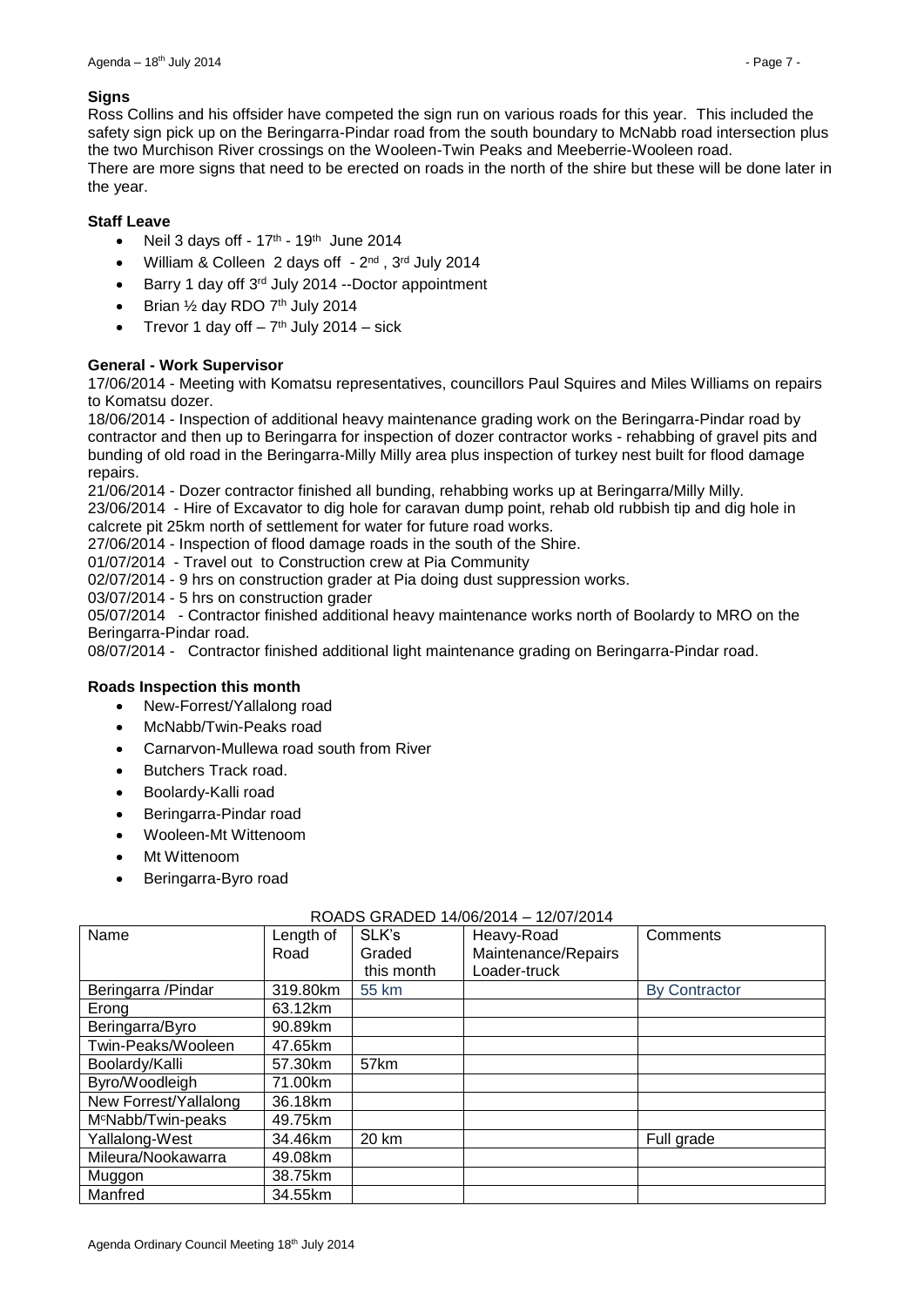| Beringarra/Mt Gould         | 34.80km  |        |                    |
|-----------------------------|----------|--------|--------------------|
| Tardie/Yuin                 | 13.20km  |        |                    |
| Innouendy                   | 9.30km   |        |                    |
| <b>Boolardy Homestead</b>   | 2.00km   |        |                    |
| Yunda Homestead             | 32.80km  |        |                    |
| Meeberrie Woolleen          | 25.22km  |        |                    |
| Mt Wittenoom                | 37.55km  | 37.5km |                    |
| Woolleen/Mt Wittenoom       | 33.85km  |        |                    |
| Beringarra Cue              | 109.82km |        |                    |
| <b>Boolardy Wooleen</b>     | 19.08km  |        |                    |
| Kalli Cue East              | 21.87km  | 22km   |                    |
| <b>Coodardy Noondie</b>     | 19.92km  |        |                    |
| <b>Butchers Track</b>       | 64.54km  |        |                    |
| <b>Butchers Muggon</b>      | 23.80km  |        |                    |
| <b>Murchison Settlement</b> | 2.00km   | 2km    |                    |
| Pinegrove Yallalong         |          |        |                    |
| Carnarvon-Mullewa           | 278.63km | 50km   | Murchison River to |
|                             |          |        | south boundary for |
|                             |          |        | polocrosse         |
| Woolgorong-South            | 15.00km  |        |                    |
| Nookawarra homestead        |          |        |                    |
| Errabiddy-Bluff             | 12km     |        |                    |
| Air strip Graded            |          |        |                    |

Total of roads graded this month by Shire Crew 188.5km – Contractor 55km

#### **Recommendation:**

That the Work's Supervisor's report be accepted.

#### **Voting Requirements:**

Simple majority

| <b>Council Decision:</b><br><b>Moved: Councillor</b> | <b>Seconded: Councillor</b> |                 |
|------------------------------------------------------|-----------------------------|-----------------|
| <b>Carried/Lost</b>                                  | For:                        | <b>Against:</b> |

## <span id="page-7-0"></span>**14. ANNOUNCEMENTS CONCERNING MEETINGS ATTENDED**

- <span id="page-7-1"></span>**14.1 Shire President**
- <span id="page-7-2"></span>**14.2 Councillors**

## <span id="page-7-3"></span>**15. REPORTS OF COMMITTEES**

## <span id="page-7-4"></span>**15.1 Murchison Community Fund Committee Meeting 4th July 2014**

The committee had convened to discuss two grant applications that had been received:-

1. An application for \$3,000 to fund the attendance of Dane Fowler from Milly Milly Station at a Canberra Camp being organised in September this year. The camp will see six students from Quobba Station, Milly Milly Station, Williambury Station, Dirk Hartog Station and Meedo Station travel to Canberra for a week. Whilst there they will attend Parliament, Art Galleries, museum, War Memorial, Questacon and Cocklington Green. It will give the students an opportunity to see places that are totally different to their own environment and a chance to see democracy in action in the nation's capital. The total cost of the excursion is \$19,056.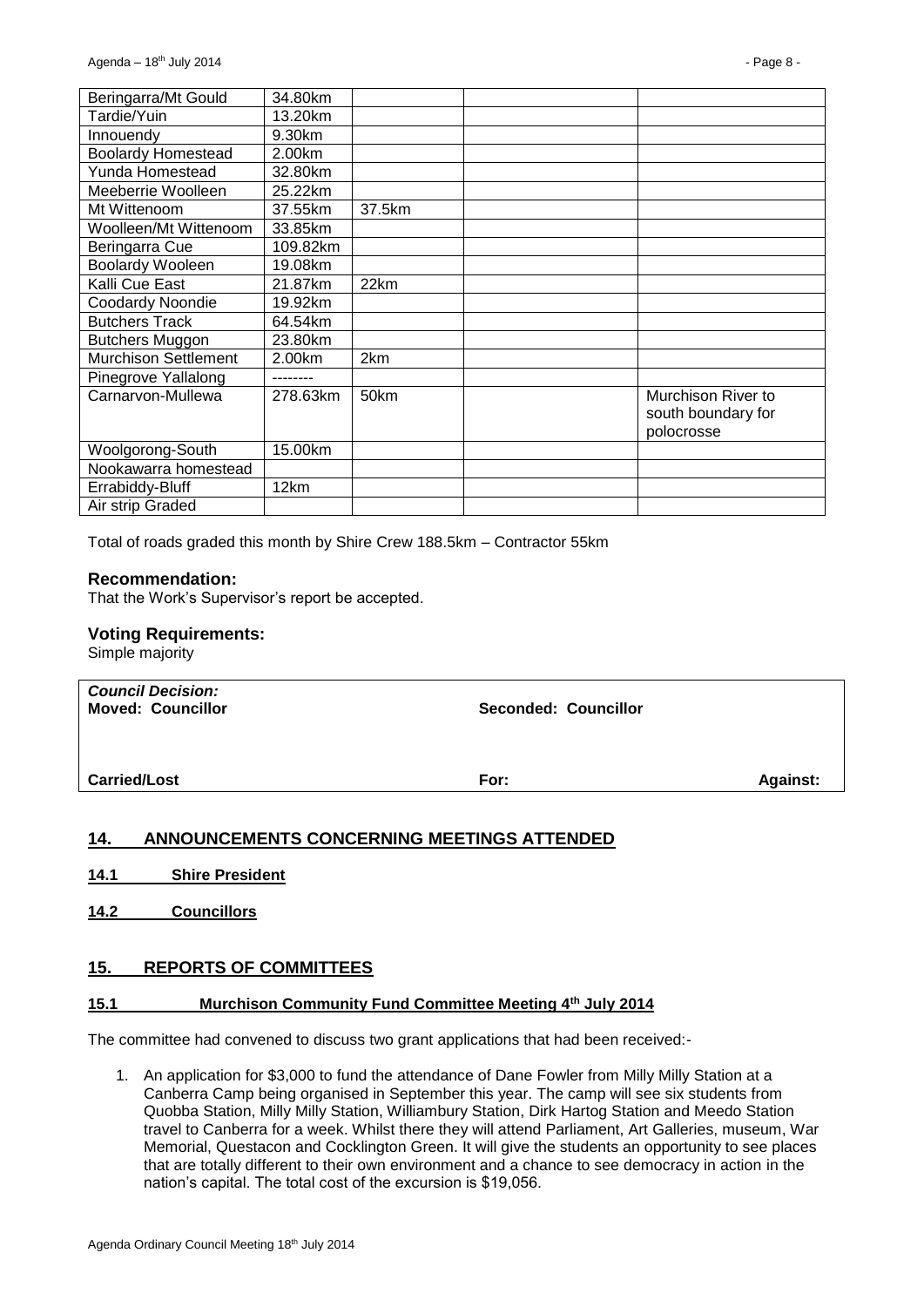2. An application from M.A.C for \$2,000 to run a Beyond Gardening Workshop. This idea had been circulated to the community and had received a positive response with people indicating they would like to take part. "Beyond Gardening" would see a team of specialists visiting the settlement to provide information regarding growing food, organising gardens and landscaping in an afternoon presentation. The museum committee would like to coincide the event with the opening of the botanical walk in the morning to maximise attendance and promotion opportunities. The \$2,000 was to cover the \$1,500 presentation and the additional \$500 was to cover \$300 for instructional items and \$200 catering.

As the chair was unavailable the CEO commenced the meeting and Quentin declared his interest in the first application as he has applied for it and obviously he could not be involved in any decision regarding it. However he could provide answers to some questions that had been asked. The application had come in from Quentin on behalf of the Carnarvon School of the Air. It was felt that it would be better if it was to just come from Quentin to cover Dane's costs rather than as part of the whole CSOTA trip as the community fund money is for the benefit of the Shire of Murchison community and we did not want to set a precedent. Quentin was happy to make it a personal application but pointed out that the recent ICPA grant covered an event at Murchison which was attended by 14 students, only 3 of whom were from Murchison. The CEO agreed this had been the case but the camp had been held at the Murchison Settlement and therefore was a chance to promote the settlement and the shire to those that attended. She also felt that it would not necessarily set any precedents as every application is looked at on an individual basis. Quentin also confirmed that the teachers are not contributing to the costs and as it is above and beyond normal school activities the Education Department will not assist or the school provide any funding. The whole cost of the camp is being covered by P&C fund raising activities.

Cr Halleen then asked Quentin for his thoughts on the second application – Beyond Gardens. It was felt that it was a worthwhile project but there was a bit of confusion regarding point 2.7 which asks *if any partnerships, sponsorships or funding sources had been sought.* The answer stated that the museum committee had proposed a shared lunch and MAC propose to seek additional sponsorship for costs such as accommodation and catering. There was discussion around this and it was felt that MAC could provide the catering as their contribution. There was discussion on getting those who wanted to attend to pay, however the CEO felt that this might put people off and if the workshop was being held it would be good to have enough people to make it worthwhile. After some general discussion it was agreed that we could support the application for \$1,500 from the community fund but any additional funds would have to come from alternative sources and not from the community fund.

*Having gone over the applications the teleconference was concluded at 2:45pm As an alternative telephone number had been received for the chairperson the CEO and Cr Mark Halleen convened another conference at 2:45pm.*

*Attendees:*

*Bridget Seaman – Chairperson – from 2:45pm Mark Halleen – Committee Member & Shire President Jenny Goodbourn – Committee Member & Shire CEO*

The chairperson apologised for being un-contactable at the beginning of the meeting and then asked Cr Halleen and the CEO to go over their views on the grant applications.

Both were of the opinion that the first application should be changed to be an individual application from Quentin Fowler on behalf of Dane attending the camp in Canberra and would support the application for \$3,000. Both were also of the opinion that they would support the second application up to \$1,500 not \$2,000 with additional funds to be sourced elsewhere if required.

The chair said that she was in support of both of applications under those conditions and there was a general consensus that we would recommend to council that the applications be approved on that basis. The CEO is to amend the application from Quentin Fowler to remove reference to Carnarvon School of the Air and initial and notate for his approval.

The Murchison Community Fund therefore recommends to council that the applications be approved:-

- \$3,000 to Quentin Fowler to assist with Dane's costs to attend the camp in Canberra
- \$1,500 to MAC to facilitate the "Beyond Gardening" workshop.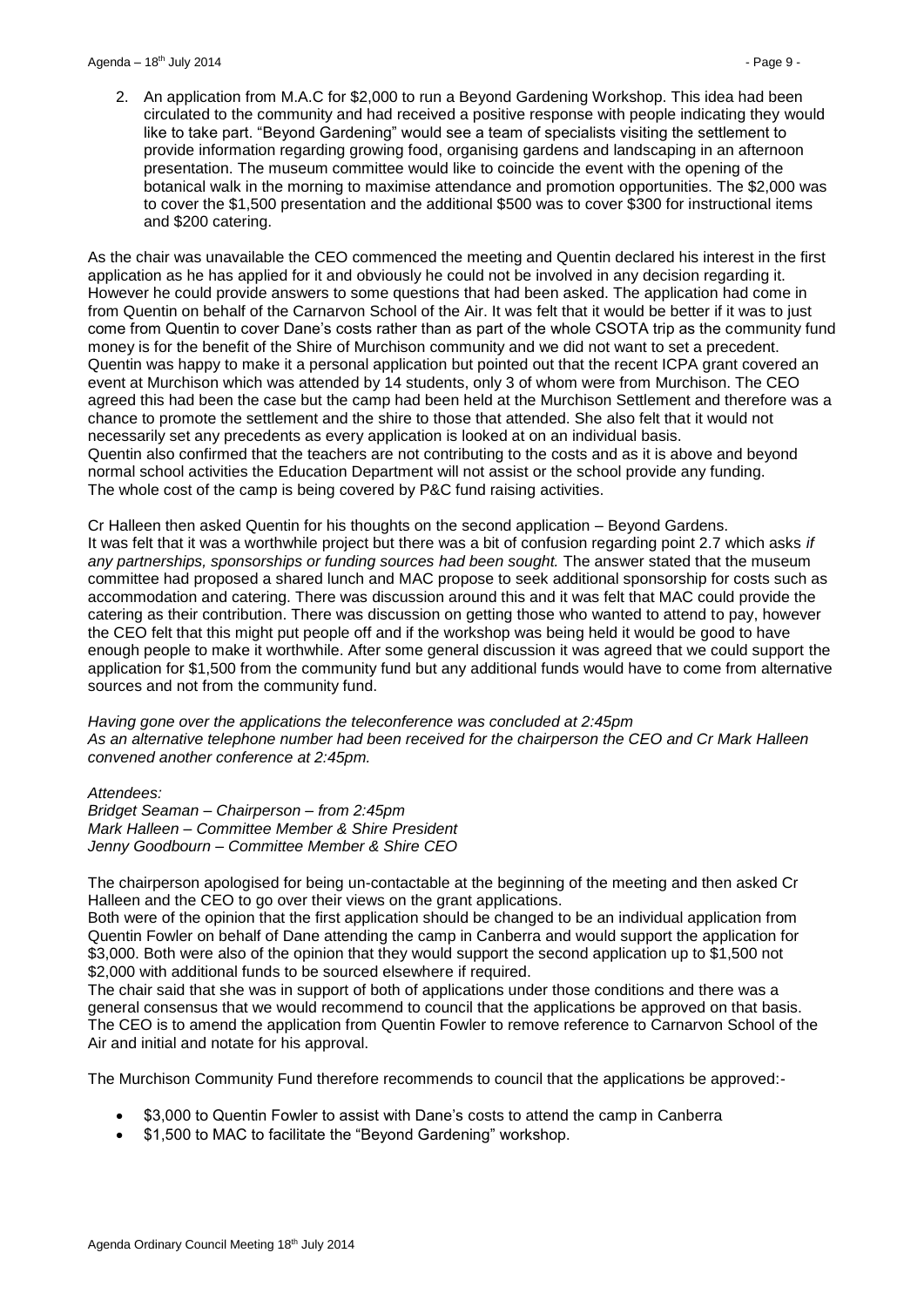## **Voting Requirements:**

Simple majority.

| <b>Council Decision:</b><br><b>Moved: Councillor</b> | Seconded: Councillor |                 |
|------------------------------------------------------|----------------------|-----------------|
|                                                      |                      |                 |
| <b>Carried/Lost</b>                                  | For:                 | <b>Against:</b> |

## <span id="page-9-0"></span>**16. FINANCE**

## <span id="page-9-1"></span>**16.1 Financial Activity Statements June 2014 to 30th June 2014**

| File:              | $2.2^{\circ}$                                                 |
|--------------------|---------------------------------------------------------------|
| Author:            | Candice Smith - Senior Finance Officer                        |
| Interest Declared: | No interest to disclose                                       |
| Date:              | 10 <sup>th</sup> July 2014                                    |
| Attachments:       | Financial Activity Statements for 12 months to 30th June 2014 |
|                    | <b>Balance Sheet</b>                                          |
|                    | Income Statement by Program Summary                           |
|                    | Income Statement by Nature & Type                             |
|                    | Income Statement by Program Detailed                          |
|                    |                                                               |

## **Matter for Consideration:**

Council to consider adopting the Monthly Financial Statements for June 2014.

#### **Background:**

The Local Government (Financial Management) Regulations 1996. Regulation 34 requires that local government report on a monthly basis and prescribes what is required to be reported.

## **Comment:**

The Current Position at 30 June 2014 is a surplus of \$5,156,424

| Add Operating Revenues down     | 577,529    |
|---------------------------------|------------|
| Add Operating Expenditure down  | 420,294    |
| Less Funding Balance Adjustment | (417, 916) |
| Less Capital Revenue down       | 729,062    |
| Add Capital Expenditure down    | 3,849,364  |
| Less Rate Revenue down          | (1.908)    |
|                                 | 5,156,424  |

In accordance with Council Policy 5.2.1, authorising the CEO to invest funds surplus to immediate operating needs and Regulation 19c of the Local Government (Financial Management) Regulations, the following details Term Deposits held as at 30<sup>th</sup> June 2014.

| Beringarra- Cue Road Reserve TD | \$3,500,000.00 @ 3.49% Maturity 27/09/2014 |
|---------------------------------|--------------------------------------------|
| Crossland MCF Term Deposit      | \$ 300,000.00 @ 3.53% Maturity 27/07/2014  |
| Ballinyoo Bridge                | \$3,500,000.00 @ 3.49% Maturity 27/09/2014 |

## **Statutory Environment:**

Local Government Act 1995

Section 6.4–Specifies that a local government is to prepare "such other financial reports" as is prescribed.

Local Government (Financial Management) Regulations 1996 Regulation 34 states:

> (1) A local government is to prepare each month a statement of financial activity reporting on the sources and applications of funds, as set out in the annual budget under regulation 22(1)(d) for that month in the following detail: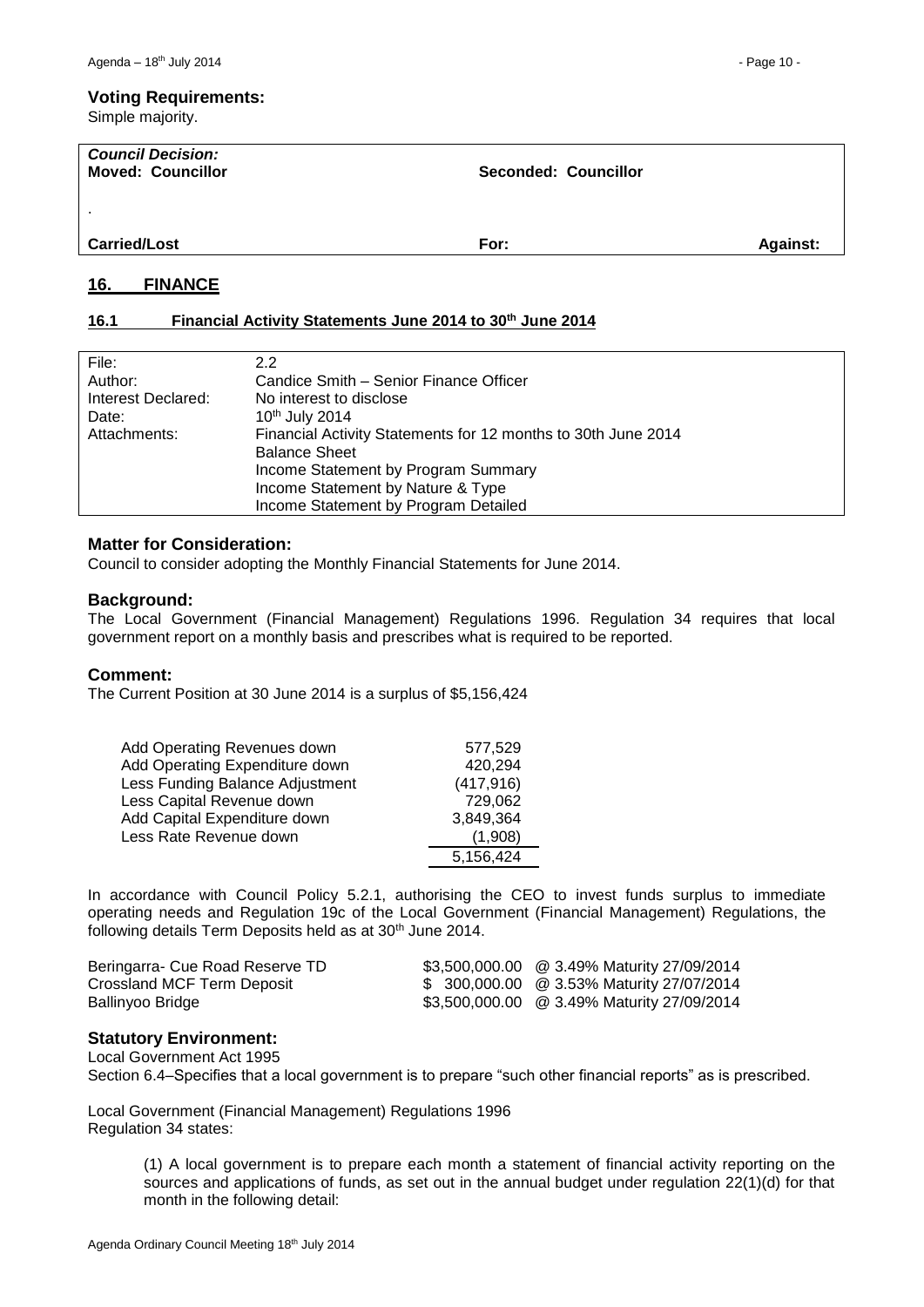(a) Annual budget estimates, taking into account any expenditure incurred for an additional purpose under section 6.8(1)(b) or (c);

(b) Budget estimates to the end of month to which the statement relates;

(c) Actual amounts of expenditure, revenue and income to the end of the month to which the statement relates;

(d) Material variances between the comparable amounts referred to in paragraphs (b) and

(e) The net current assets at the end of the month to which the statement relates.

## **Strategic Implications:**

Nil.

## **Policy Implications:**

Nil.

## **Budget/Financial Implications:**

Reports showing year to date financial performance allow monitoring of actual expenditure, revenue and overall results against budget targets.

## **Sustainability Implications:**

**Environmental:**

There are no known significant environmental considerations

**Economic:**

There are no known significant economic considerations

 **Social:** There are no known significant considerations

## **Consultation:**

UHY Haines Norton

## **Recommendation:**

That Council adopt the financial statements for the period ending 30<sup>th</sup> June 2014 as attached.

## **Voting Requirements:**

Simple majority.

| <b>Council Decision:</b><br><b>Moved: Councillor</b> | <b>Seconded: Councillor</b>                                                         |                 |
|------------------------------------------------------|-------------------------------------------------------------------------------------|-----------------|
| <b>Carried/Lost</b>                                  | For:                                                                                | <b>Against:</b> |
| 16.2                                                 | Accounts Paid during the period since the last list was adopted/endorsed by Council |                 |

## <span id="page-10-0"></span>**16.2 Accounts Paid during the period since the last list was adopted/endorsed by Council**

| File:              |                                        |
|--------------------|----------------------------------------|
| Author:            | Candice Smith – Senior Finance Officer |
| Interest Declared: | No interest to disclose                |
| Date:              | 10th July 2014                         |
| Attachments:       | EFT & Cheque Details for June 2014     |
|                    |                                        |

## **Matter for Consideration:**

Authorisation of accounts paid during the month of June 2014.

## **Background:**

Accounts paid are required to be submitted each month.

## **Statutory Environment:**

Local Government (Financial Management) Regulations 1996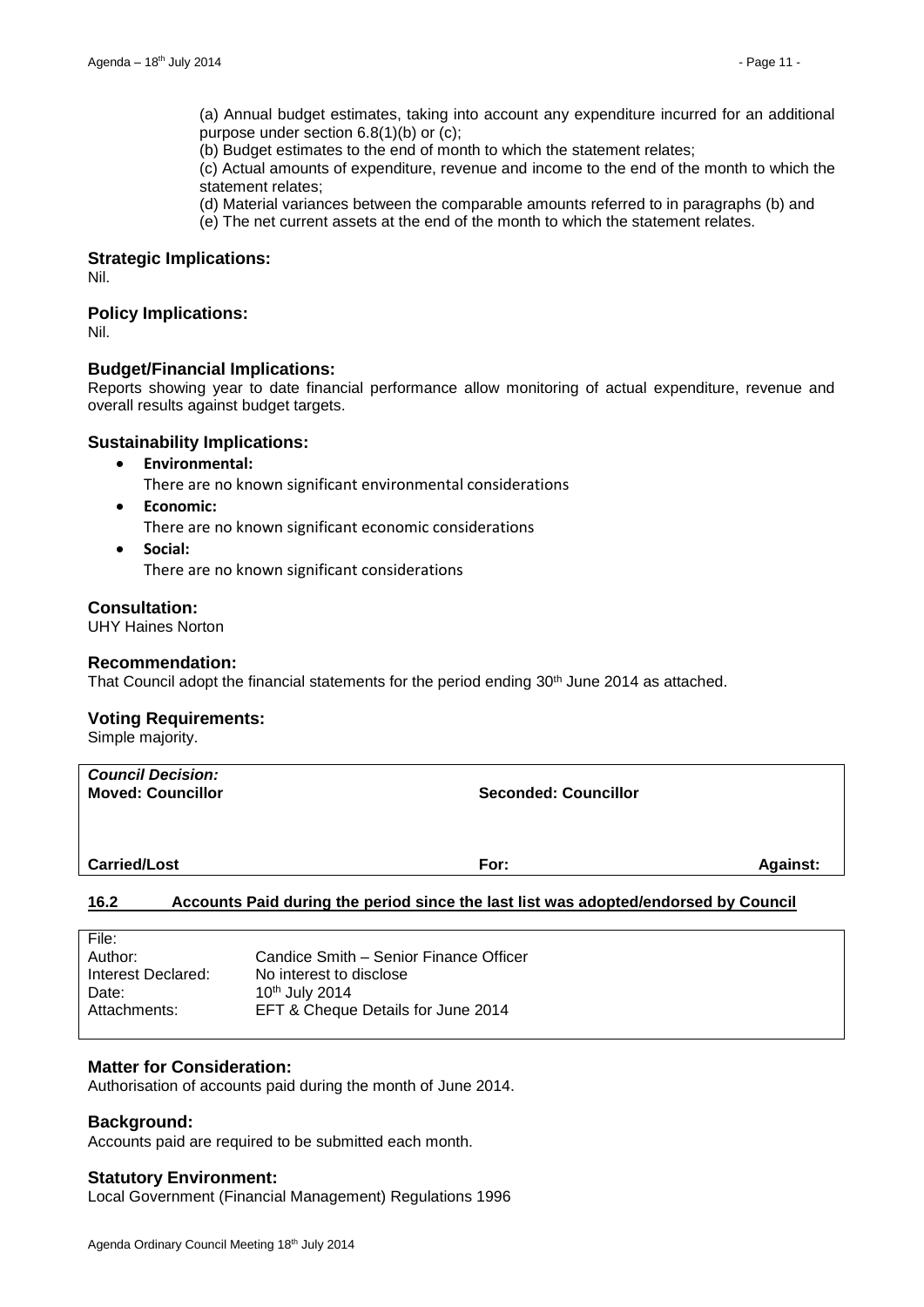Reg 13(1)–Requires that where the Chief Executive Officer has delegated power to make payments from the Municipal or Trust funds a list of accounts paid is to be prepared each month.

## **Comment:**

Payments made during the month of June as per attached schedule

#### **Strategic Implications:**

None

## **Policy Implications:**

None

#### **Budget/Financial Implications:**

Payment from the Municipal and Trust Bank Accounts.

#### **Sustainability Implications:**

- **Environmental:**
	- There are no known significant environmental considerations
- **Economic:** There are no known significant economic considerations
- **Social:**

There are no known significant considerations

## **Consultation:**

Haines Norton

#### **Recommendation:**

That the accounts as per the attached Schedule presented to this meeting totalling \$1,245,162.18 which includes \$855,448.00 of intra account transfers, be passed for payment/endorsed by Council.

#### **Voting Requirements:**

Simple majority

|--|--|

## <span id="page-11-0"></span>**17. DEVELOPMENT**

## <span id="page-11-1"></span>**17.1 2014-2015 Budget**

| File:              | 2.4                                                                |
|--------------------|--------------------------------------------------------------------|
| Author:            | Jenny Goodbourn                                                    |
| Interest Declared: | No interest to disclose                                            |
| Date:              | 18 <sup>th</sup> July 2014                                         |
| Attachments:       | 2014-15 Budget                                                     |
|                    | Letter of Approval from Department LG regarding Differential Rates |
|                    | Fees and Charges                                                   |

## **Matter for Consideration:**

The adoption by Council of the 2014-15 Financial Budget in the prescribed format, including Differential Rates and Fees and Charges.

## **Background:**

As part of the function of local government and its operations, under Section 6.2 of the Local Government Act 1995, during the period 1 June in a financial year to 31 August in the next financial year, each local government is to prepare and adopt its Annual budget in the prescribed format.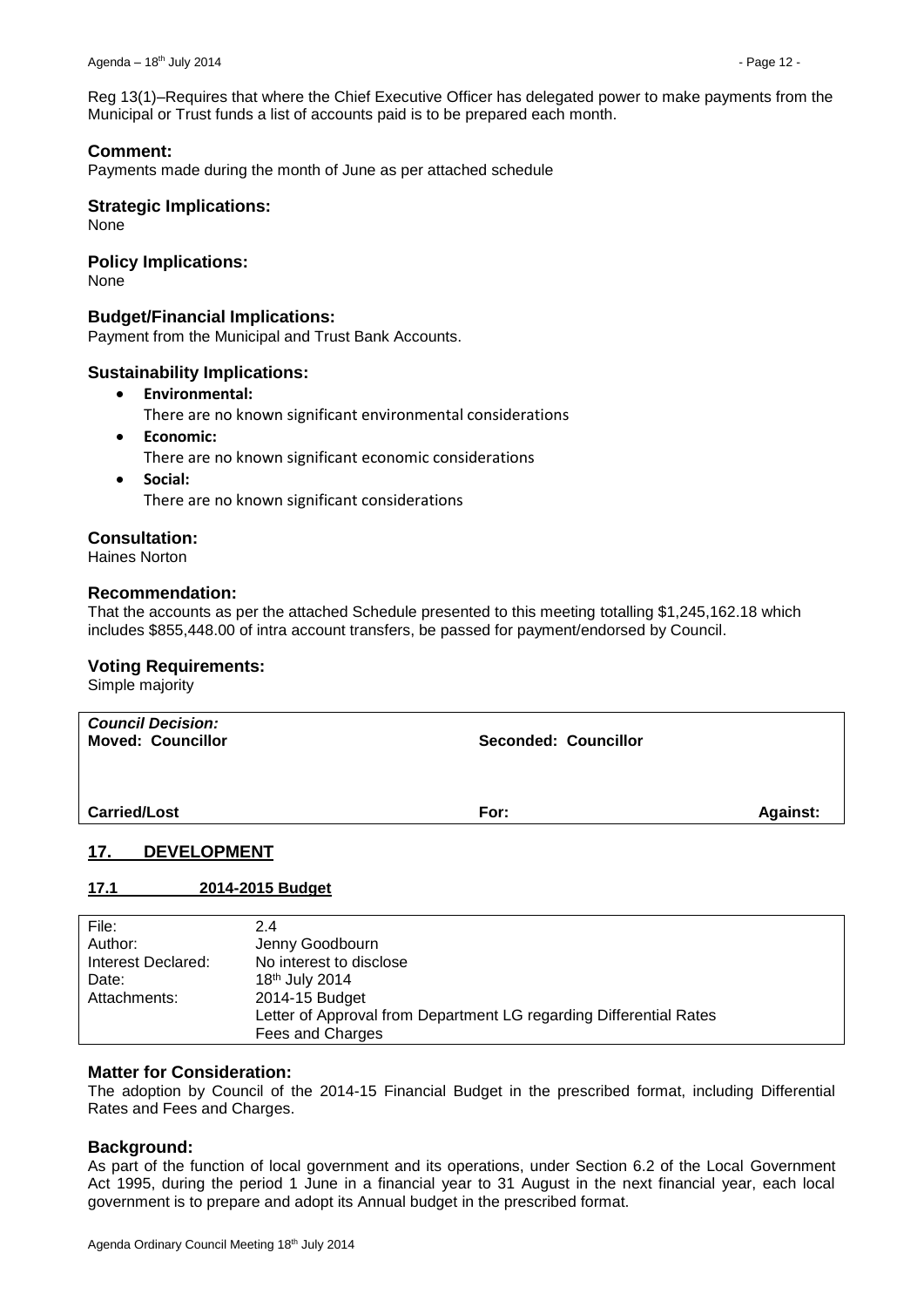2014-15 is the second year of budget preparation informed by the Corporate Business Plan, Strategic Community Plan, Long Term Financial Plan and the Asset Management Plan with the Budget as presented reflecting the objectives within these plans.

#### **Comment:**

A Draft Budget was presented at a meeting of the Audit Committee on the 20<sup>th</sup> June 2014 and once again at a special Meeting of Council on the 11<sup>th</sup> July 2014 to give council time to work through the programmes and proposed works for 2014-2015.

The detailed Statutory Budget, has been developed from the detailed budget which was developed at these meetings.

The Budget provides for Capital Expenditure of \$8,471,878, which will be funded from General Revenue, Reserves, and funding provided by State and Federal agencies. This figure includes completion of the replacement of the Ballinyoo Bridge, completion of a new unit of staff housing, additional accommodation/ motel units, laundry and RV Dump Point at the Murchison Oasis Roadhouse and caravan park, two lawn bowls rinks, a further eleven kilometres of formwork and gravel sheeting on the Carnarvon-Mullewa Road north of the settlement, completion and sealing of the three dust suppression sections on the Beringarra-Pindar Road, 4kms of seal on the Carnarvon-Mullewa Road – extending the seal to the Ballinyoo Bridge, works to address drainage issues on the Beringarra-Cue road, replacement and widening of four grids on the Beringarra-Pindar Road, plant replacement as per the plant replacement programme, installation of a new 30,000L diesel tank at the roadhouse and the replacement of the server and transfer to Synergy/IT Vision accounting software, along with other more minor Capital expenditure.

This forecast result is based on the endorsed differential rates model in which a 5% increase in aggregate rates revenue was recommended for all properties. Approval for the proposed differential rating has been received from the Minister for Local Government and Communities.

#### **Fees and Charges**

All fees and charges have been revised considering the cost to Council and by comparing the proposed Fee or Charge to that charged by alternative suppliers in a similar situation. These were adopted by Council at the June meeting – refer Agenda Item 16.4 of the minutes of the June meeting.

#### **Allowances**

In June 2014, the WA Salary and Allowances Tribunal determined a general increase in the range of allowances that can be paid to Presidents and Elected Members in WA. Allowances for the President and Councillors for 2014-15 have been based on those revised scales and were adopted by Council at the special meeting on the 11<sup>th</sup> July 2014 - refer Agenda Item 10.2 of the 11<sup>th</sup> July minutes.

#### **Borrowings**

There are no proposed borrowings in the 2014-2015 budget.

## **Community Consultation:**

In accordance with the requirements of section 6.36 of the *Local Government Act 1995*, a statement of intended differential rates and minimum payments was published in the Geraldton Guardian newspaper on Friday 23rd May 2014. The advertisement contained details of each differential general rate and minimum payment endorsed by Council and invited submissions from electors or ratepayers in respect of the proposed differential general rate or minimum payment and any related matters within 21 days. No submissions were received and before adopting the differential general rates and associated Minimum Rates, Council was required to seek Ministerial Approval under s6.33 (3) of the Local government Act as the UV Mining Rate is more than twice the lowest differential general rate.

This was sought directly after the June 2014 meeting and approval has been received from the Minister for Local Government and Communities. See attached letter.

## **Statutory Environment:**

S6.2 of the Local Government Act 1995. Part 3 of the Local Government (Financial Management) Regulations 1996 – Regs. 22-34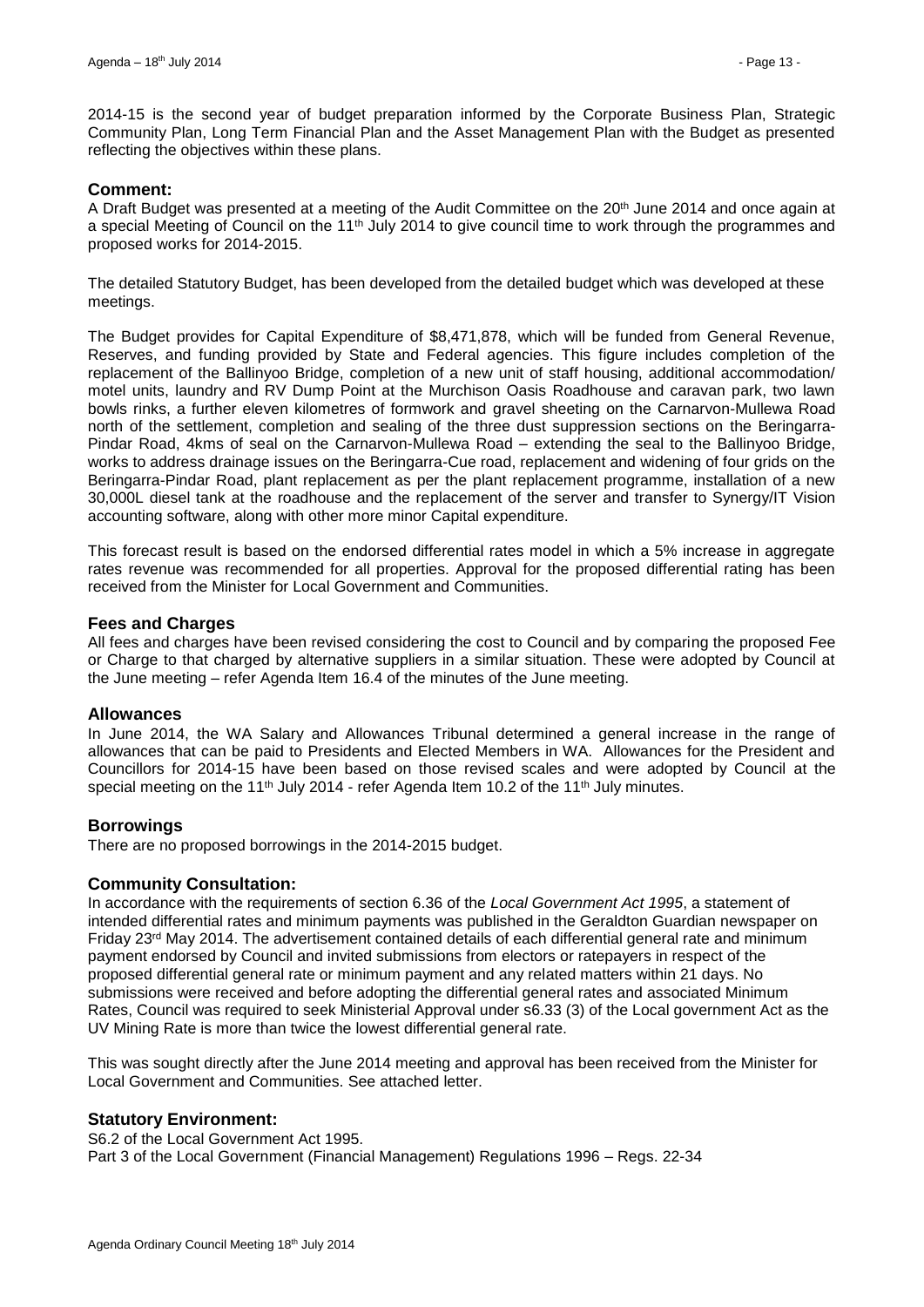## **Strategic Implications:**

The budget has been devised with reference to the Strategic Community Plan, Corporate Business Plan, Long Term Financial Plana and Asset Management Plan and takes into account the wishes and aspirations of the community and the strategic directions contained within those plans.

## **Sustainability Implications:**

- **Environmental:**
	- There are no known significant environmental considerations
- **Economic:**
	- There are no known significant economic considerations
- **Social:**

There are no known significant social considerations

## **Policy Implications:**

The Budget has been prepared for presentation to Council before the first week of August in accordance with Council Policy.

## **Financial Implications:**

The Budget details planned revenue and expenditure for the 2014-2015 Financial year, with the estimated brought forward surplus being expended along with revenue from rates, general revenue, grants, reserves and borrowings, to give a balanced outcome.

## **Consultation:**

Works Supervisor UHY Haines Norton Strategic Community Plan/Long Term Financial Plan/Corporate Business Plan/Asset Management Plan.

## **Recommendation:**

1. That the rates and charges specified hereunder and in the attached budget document be imposed on all rateable property within the district of the Shire of Murchison in accordance with provisions of the Local Government Act 1995.

## **Rates**

That council adopt the following differential and minimum rates for the year ending 30 June 2014

| <b>Rate Category</b>    | <b>Basis</b> | 2014/15 Rate in \$ | 2014/15 Minimum |
|-------------------------|--------------|--------------------|-----------------|
| Pastoral                | JV           | 0.0267             | \$261           |
| Minina                  | .JV          | 0.2858             | \$394           |
| Prospecting/Exploration | J۷           | 0.0963             | \$394           |

## **Penalty Interest and Discounts**

A Penalty Interest of 8% will apply for late payment and no discount will apply for early payment

#### **Instalment Administration Charge**

An administration fee of \$15 is to be charged to those rate payers that elect to pay by instalments.

That in accordance with S6.50 (2) (3) of the Local Government Act 1995 the following dates for rates payments for 2014/2015 are adopted:

| Due Date          | 12th September 2014           |
|-------------------|-------------------------------|
| Second Instalment | 12th November 2014            |
| Third Instalment  | 12 <sup>th</sup> January 2015 |
| Fourth instalment | $12th$ March 2015             |

- 2. That Council, in accordance with Section 6.16 of the Local Government Act 1995, adopt the Schedule of Fees and Charges for the financial year 1 July 2014 to 30 June 2015 as presented (and attached), and
- 3. That the budget as presented (and attached) for the financial year 1 July 2014 to 30 June 2015 be adopted.
- 4. That council adopt a percentage of 10% or value of \$5,000 to be used in statements of financial activity for reporting material variances.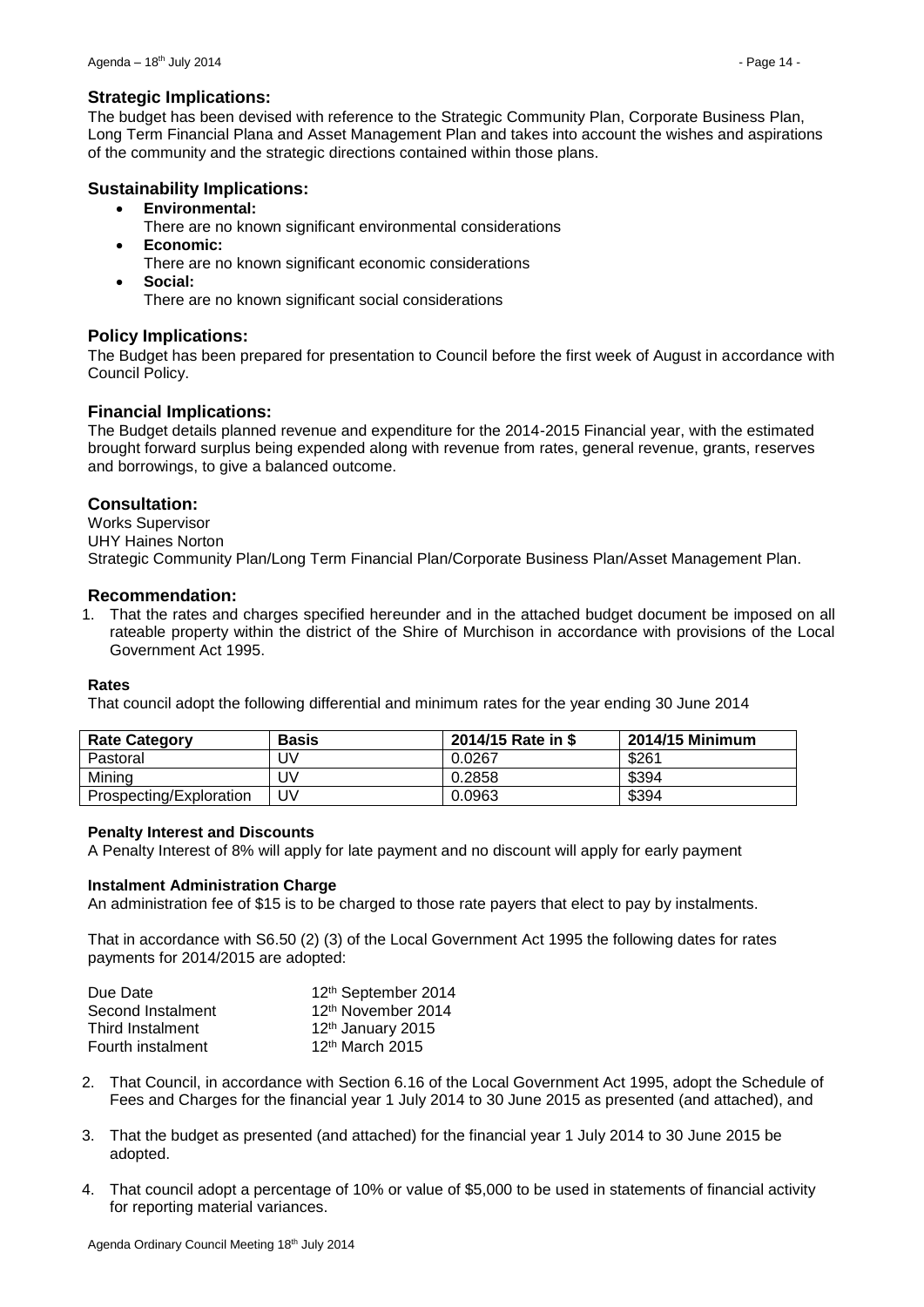#### **Voting Requirements:**

Absolute Majority

| <b>Council Decision:</b><br><b>Moved: Councillor</b> | <b>Seconded: Councillor</b>                             |                 |
|------------------------------------------------------|---------------------------------------------------------|-----------------|
| <b>Carried/Lost</b>                                  | For:                                                    | <b>Against:</b> |
| 17.2                                                 | Tender 4.2014 - Contract works Beringarra - Pindar Road |                 |
| $\mathbf{r}$<br>$\lambda$ $\sim$ $\lambda$ $\sim$    |                                                         |                 |

<span id="page-14-0"></span>

| File:              | 12.15                                    |
|--------------------|------------------------------------------|
| Author:            | Jenny Goodbourn- Chief Executive Officer |
| Interest Declared: | Nil                                      |
| Date:              | $21st$ March 2014                        |
| Attachments:       | Summary of tenders 4.2014                |

## **Matter for Consideration:**

A tender has been called for the supply of a contract road maintenance for the Beringarra-Pindar road to carry out additional works over and above the standard two maintenance grades undertaken by the shire.

## **Background:**

Under the deed of agreement between the Shire of Murchison and CSIRO we have agreed to provide additional maintenance works as required, and as funded by CSIRO, to keep the Beringarra-Pindar road in good condition following extra traffic usage to and from the MRO site. A tender has been called for a contractor to undertake these works as required. The tender was called and closed on the 18th June with nine tenders being received.

## **Comment:**

Details of tenders received are summarised in the attached spreadsheet and presented to Council for decision. The contract is for a period of twelve months but the works will likely not be required until 2015 as they are for the additional works to be carried out after the usual maintenance grades undertaken by the shire.

There is a wide range in the prices tendered. Hourly rates for a grader range from \$145.00 to \$255.00. WBHO have based all their rates on a minimum of 34 weeks work. The additional works will not be for this length of time so the rates tendered would likely alter based on a lesser period.

Based on the five main pieces of plant:- Grader, loader, Prime mover and side tipper, roller and water truck the top five lowest priced tenders are as below:

| PLANT ITEM \$ PER HOUR      | <b>GRADER</b>   | Grader |             | <b>LOADER</b>    |         | <b>PRIME MOVER</b><br><b>&amp; SIDE TIPPER</b> | <b>DOUBLE SIDE</b><br><b>TIPPER</b> |                | <b>ROAD ROLLER</b> |          | <b>ROLLER</b> |          | <b>WATER TRUCK</b> |  |
|-----------------------------|-----------------|--------|-------------|------------------|---------|------------------------------------------------|-------------------------------------|----------------|--------------------|----------|---------------|----------|--------------------|--|
|                             |                 |        |             |                  |         |                                                |                                     |                |                    |          |               |          |                    |  |
| <b>SUPPLIER</b>             |                 |        |             |                  |         |                                                |                                     |                |                    |          |               |          |                    |  |
|                             |                 |        |             |                  |         |                                                |                                     |                |                    |          |               |          |                    |  |
| <b>THEM EARTHMOVING</b>     | John Deere 772B |        | Samsung 330 |                  |         |                                                |                                     |                |                    |          |               |          |                    |  |
|                             | \$145.00        |        |             | \$150.00         |         | \$165.00                                       |                                     |                |                    | \$100.00 |               | \$145.00 |                    |  |
|                             |                 |        |             |                  |         |                                                |                                     |                |                    |          |               |          |                    |  |
|                             |                 |        |             |                  |         |                                                |                                     |                |                    |          |               |          |                    |  |
| <b>Yuin Pastoral</b>        | Cat 140H Grader |        |             | IT 28 Cat Loader |         | Single trailer                                 | Road train                          |                | 20 T Rubber Tyre   |          |               | 28,000L  |                    |  |
|                             | \$<br>215.00    |        | \$          | 190.00           | \$      | 225.00                                         | \$                                  | 250.00         | \$                 | 160.00   |               | \$       | 205.00             |  |
|                             |                 |        |             |                  |         |                                                |                                     |                |                    |          |               |          |                    |  |
|                             |                 |        |             |                  |         |                                                |                                     |                |                    |          |               |          |                    |  |
| <b>Squires Resources</b>    |                 |        | Cat 950     |                  |         | semi side tipper                               |                                     | 24T multi tyre |                    |          | 30,000L semi  |          |                    |  |
|                             | Ś<br>192.50     |        | \$          | 176.00           | Ś.      | 185.90                                         |                                     |                | \$                 | 159.50   |               | \$       | 176.00             |  |
|                             |                 |        |             |                  |         |                                                |                                     |                |                    |          |               |          |                    |  |
|                             |                 |        |             |                  |         |                                                |                                     |                |                    |          |               |          |                    |  |
| <b>Junction Contracting</b> |                 |        |             |                  | 6 wheel |                                                | Semi                                |                | Road Roller        |          |               | 24,000L  |                    |  |
|                             | \$<br>200.00    |        | \$          | 200.00           | \$      | 145.00                                         | \$                                  | 186.50         | \$                 | 137.00   |               | \$       | 164.50             |  |
|                             |                 |        |             |                  |         |                                                |                                     |                |                    |          |               |          |                    |  |
|                             |                 |        |             |                  |         |                                                |                                     |                |                    |          |               |          |                    |  |
| <b>Walladar Enterprises</b> | <b>Cat 140H</b> |        | 980 Cat     |                  | Single  |                                                | Double                              |                | Multi tyre         |          |               |          | 2007 30,000L       |  |
|                             | \$<br>198.00    |        | \$          | 181.50           | \$      | 176.00                                         | \$                                  | 209.00         | \$                 | 99.00    |               | \$       | 181.50             |  |
|                             |                 |        |             |                  |         |                                                |                                     |                |                    |          |               |          |                    |  |
|                             |                 |        |             |                  |         |                                                |                                     |                |                    |          |               |          |                    |  |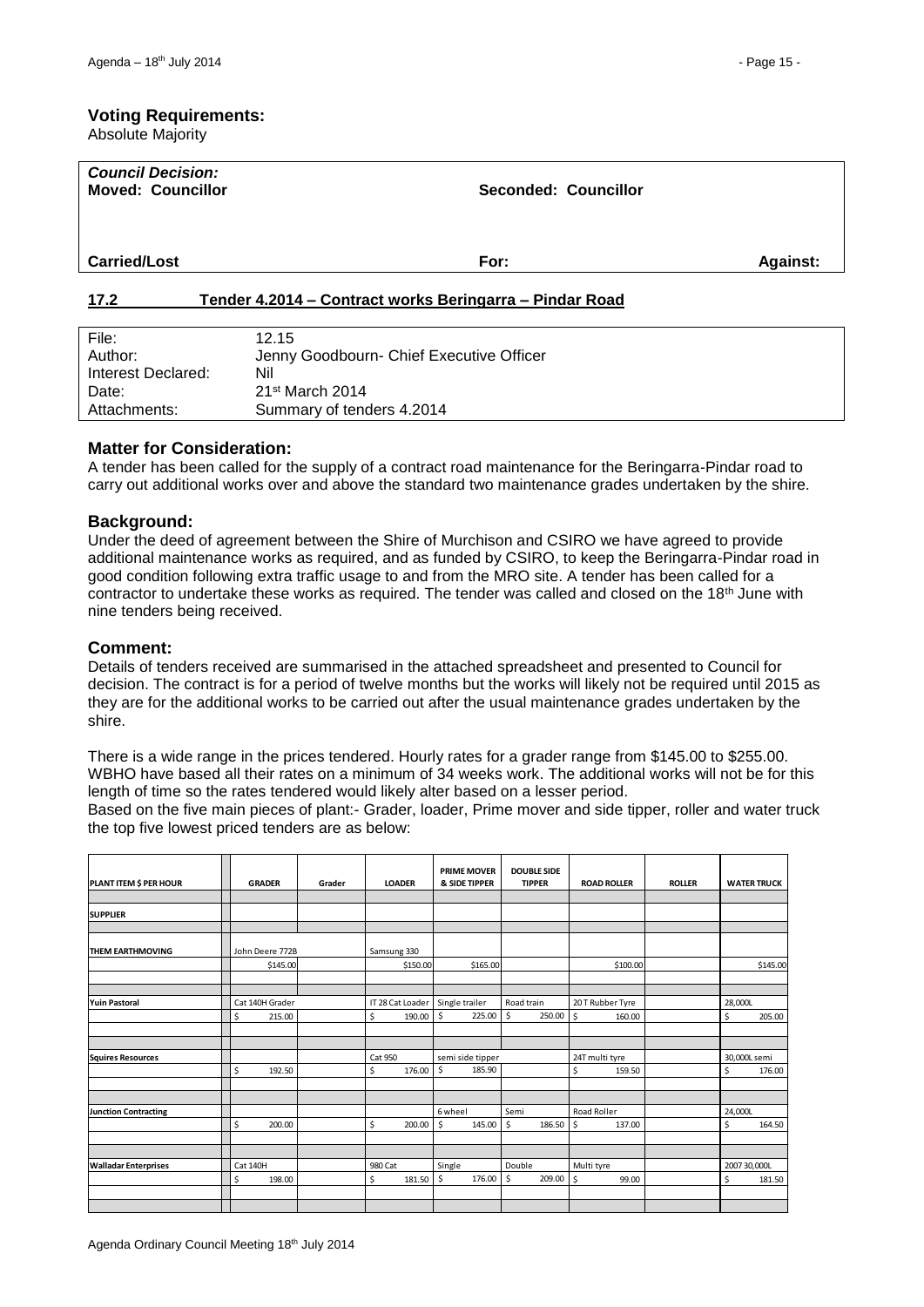The tender evaluation needs to be based on the criteria in the tender:-

| <b>Description of Qualitative Criteria</b>                                                                                                                   | <b>Score</b>    |
|--------------------------------------------------------------------------------------------------------------------------------------------------------------|-----------------|
| Skills and experience of key personnel (eg demonstrated ability,<br>accreditation, First Aid Training, etc)                                                  | $0 - 1 - 2 - 3$ |
| Suitability of plant and machinery                                                                                                                           | $0-1-2-3$       |
| Workplace Safety Management Procedures (eg Compliance with Shire's<br>Contractor Safety Equipment Requirements, Induction Process, Safety<br>Procedures etc) | $0 - 1 - 2 - 3$ |
| The Contractor's commitment to provision of Traffic Management                                                                                               | $0-1-2-3$       |
| Demonstrated capacity and flexibility to satisfactorily service shire needs                                                                                  | $0 - 1 - 2 - 3$ |

## *Weighting for Assessment*

The tendered price will be considered along with related factors affecting the total cost to the Principal.

| <b>Criteria</b>                               | Weighting |
|-----------------------------------------------|-----------|
| Tendered price                                | 60%       |
| Tender Compliance / QA status                 | 10%       |
| Workplace Safety Policy / Procedures incl TMP | 20%       |
| Past Experience / Capacity / Flexibility      | 10%       |

On cost alone THEM Earthmoving is the lowest but council may want to take into account local supplier preferences and other factors when rating and determining who to award the tender to.

I would recommend that council awards the tender on a First, Second and Third Preference Supplier basis. Therefore if the First Preference Supplier is not available to undertake the work within the Principal's nominated timeframe then we can go to the Second Preference Supplier and if they are not available to the Third Preference Supplier

## **Statutory Environment:**

Nil

## **Strategic Implications:**

Nil

## **Sustainability Implications:**

- **Environmental:** There are no known significant environmental considerations
- **Economic:** There are no known significant economic considerations
- **Social:** There are no known significant considerations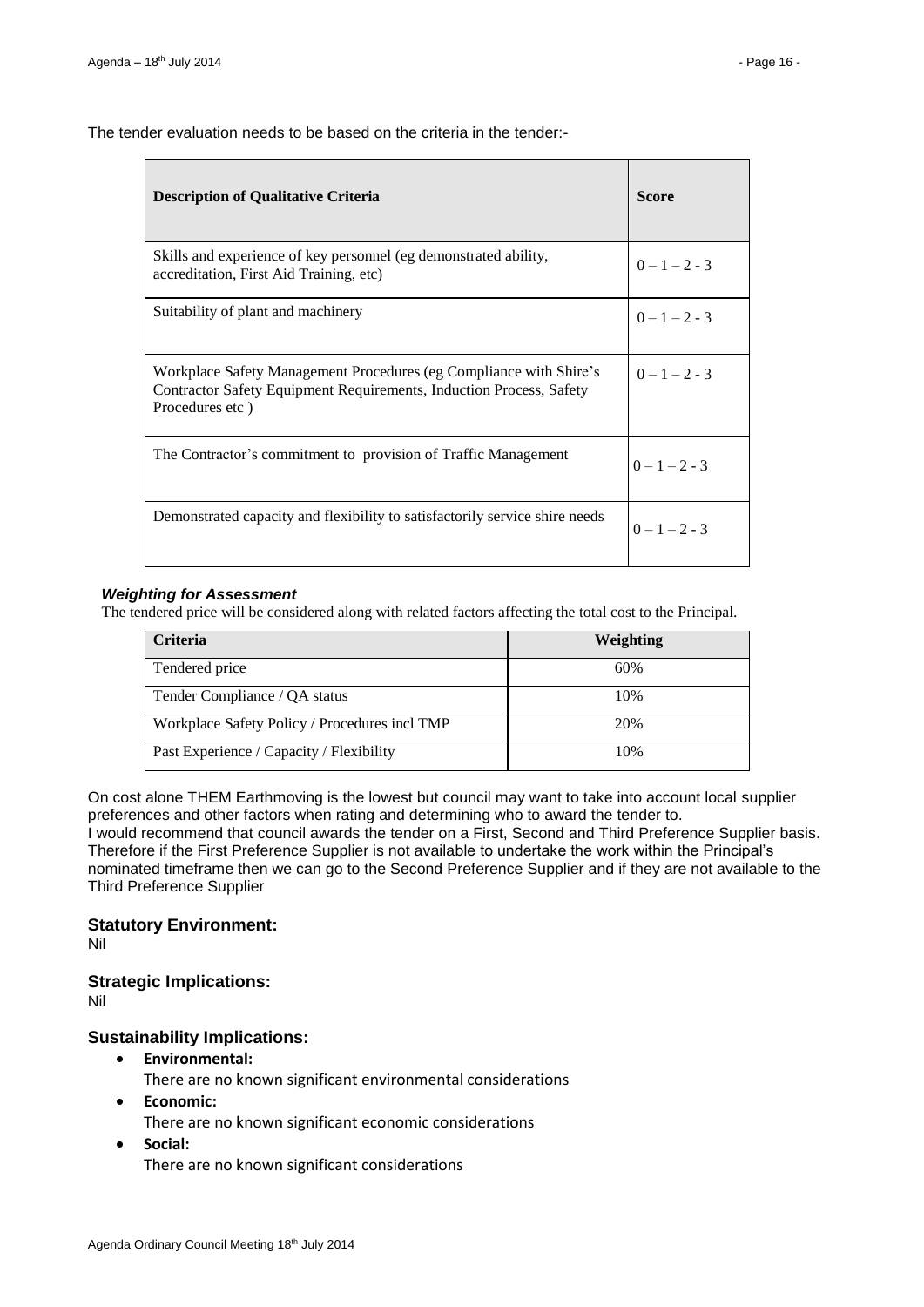Nil

## **Financial Implications:**

Works will be carried out within the budgeted amount included in the 2014/2015 annual budget

## **Consultation:**

Brian Wundenberg, Works Supervisor

## **Recommendation:**

That Council awards Tender 4.2014 – Contract Road Maintenance – Beringarra-Pindar Road to ………………………… as the First Preference Supplier.

In the event that the First Preference Supplier is not available to undertake the work within the Principal's nominated timeframe then the Second Preference Supplier would be ……………………. In the event that the Second Preference Supplier is not available to undertake the work within the Principal's nominated timeframe then the Third Preference Supplier would be …………………………

## **Voting Requirements:**

Simple Majority

| <b>Council Decision:</b><br><b>Moved: Councillor</b> | Seconded: Councillor |                 |
|------------------------------------------------------|----------------------|-----------------|
| <b>Carried/Lost</b>                                  | For:                 | <b>Against:</b> |

## <span id="page-16-0"></span>**17.3 Tender 5.2014 – Grader for Heavy Maintenance Works**

| File:              | 12.15                                    |
|--------------------|------------------------------------------|
| Author:            | Jenny Goodbourn- Chief Executive Officer |
| Interest Declared: | Nil                                      |
| Date:              | $21st$ March 2014                        |
| Attachments:       | Summary of tenders 5.2014                |

## **Matter for Consideration:**

A tender has been called for the supply of a grader and operator for heavy maintenance work/grading of various roads within the Shire of Murchison.

## **Background:**

Under the road maintenance programme within the 2014/2015 an amount has been allocated for heavy maintenance works and a tender has been called for provision of a contract grader and operator. A tender was called which closed on the 18<sup>th</sup> June 2014 and nine tenders have been received.

## **Comment:**

Details of tenders received are summarised in the attached spreadsheet and presented to Council for decision. The contract is for a period of twelve months with the works expected to run for 4 to 5 months, dependant on not exceeding the \$300,000 budget allocation. It is hoped works will commence in August 2014.

There is a wide range in the prices tendered. Hourly rates for a grader range from \$130.00 to \$270.00. WBHO have based all their rates on a minimum of 34 weeks work. The heavy maintenance works will not be for this length of time so the rates tendered would likely alter based on a lesser period. Based on the grader and other main items of plant the top five lowest priced tenders are as below: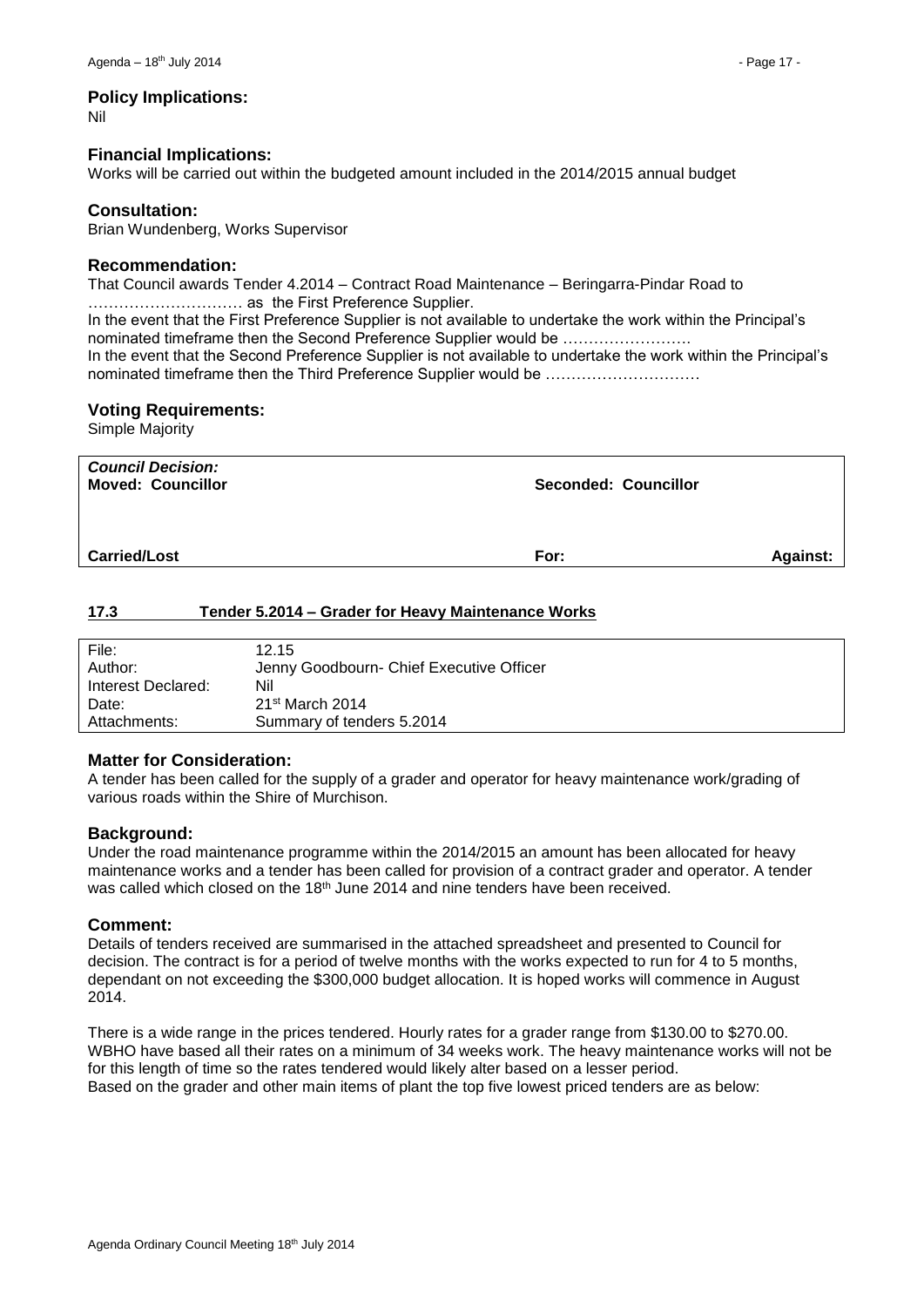| <b>PLANT ITEM \$ PER HOUR</b> | <b>GRADER</b>   |          | <b>LOADER</b>  |        |         | <b>PRIME MOVER</b><br><b>&amp; SIDE TIPPER</b> |             | <b>ROAD ROLLER</b>          |              | <b>WATER TRUCK</b> |
|-------------------------------|-----------------|----------|----------------|--------|---------|------------------------------------------------|-------------|-----------------------------|--------------|--------------------|
|                               |                 |          |                |        |         |                                                |             |                             |              |                    |
| <b>SUPPLIER</b>               |                 |          |                |        |         |                                                |             |                             |              |                    |
|                               |                 |          |                |        |         |                                                |             |                             |              |                    |
| <b>THEM Earthmoving</b>       | John Deere 772B |          |                |        |         |                                                | Multi tyred |                             | 30,000L      |                    |
|                               |                 | \$145.00 |                |        |         |                                                |             | \$120.00                    |              | \$145.00           |
|                               |                 |          |                |        |         |                                                |             |                             |              |                    |
| <b>Squires Resources</b>      |                 |          | <b>Cat 950</b> |        |         | semi side tipper 24T multi tyre                |             |                             | 30,000L semi |                    |
|                               | \$              | 185.90   | \$             | 176.00 | $\zeta$ | 185.90                                         | \$          | 159.50                      | \$           | 176.00             |
|                               |                 |          |                |        |         |                                                |             |                             |              |                    |
|                               |                 |          |                |        |         |                                                |             |                             |              |                    |
| <b>Junction Contracting</b>   | 140G Cat        |          |                |        |         |                                                |             | Multi tyre 10T              | 24,000L      |                    |
|                               | \$              | 200.00   |                |        |         |                                                | \$          | 137.00                      | \$           | 164.50             |
|                               |                 |          |                |        |         |                                                |             |                             |              |                    |
|                               |                 |          |                |        |         |                                                |             |                             |              |                    |
| John & Claire Mahony          | 12H Cat         |          |                |        |         |                                                |             |                             |              |                    |
|                               | \$              | 154.00   |                |        |         |                                                |             |                             |              |                    |
|                               |                 |          |                |        |         |                                                |             |                             |              |                    |
|                               |                 |          |                |        |         |                                                |             |                             |              |                    |
| <b>TL Civil</b>               | Grader (have 2) |          |                |        |         |                                                |             | Roller 14t smooth   20,000L |              |                    |
|                               | \$              | 130.00   |                |        |         |                                                | \$          | 98.00                       | \$           | 120.00             |
|                               |                 |          |                |        |         |                                                |             |                             |              |                    |
|                               |                 |          |                |        |         |                                                |             |                             |              |                    |

The tender evaluation needs to be based on the criteria in the tender:-

| <b>Description of Qualitative Criteria</b>                                                                                                                   | Score           |
|--------------------------------------------------------------------------------------------------------------------------------------------------------------|-----------------|
| Skills and experience of key personnel (eg demonstrated ability,<br>accreditation, First Aid Training, etc)                                                  | $0-1-2-3$       |
| Suitability of plant and machinery                                                                                                                           | $0-1-2-3$       |
| Workplace Safety Management Procedures (eg Compliance with Shire's<br>Contractor Safety Equipment Requirements, Induction Process, Safety<br>Procedures etc) | $0 - 1 - 2 - 3$ |
| The Contractor's commitment to provision of Traffic Management                                                                                               | $0 - 1 - 2 - 3$ |
| Demonstrated capacity and flexibility to satisfactorily service shire needs                                                                                  | $0 - 1 - 2 - 3$ |

## *Weighting for Assessment*

The tendered price will be considered along with related factors affecting the total cost to the Principal.

| <b>Criteria</b>               | Weighting |
|-------------------------------|-----------|
| Tendered price                | 60%       |
| Tender Compliance / QA status | 10%       |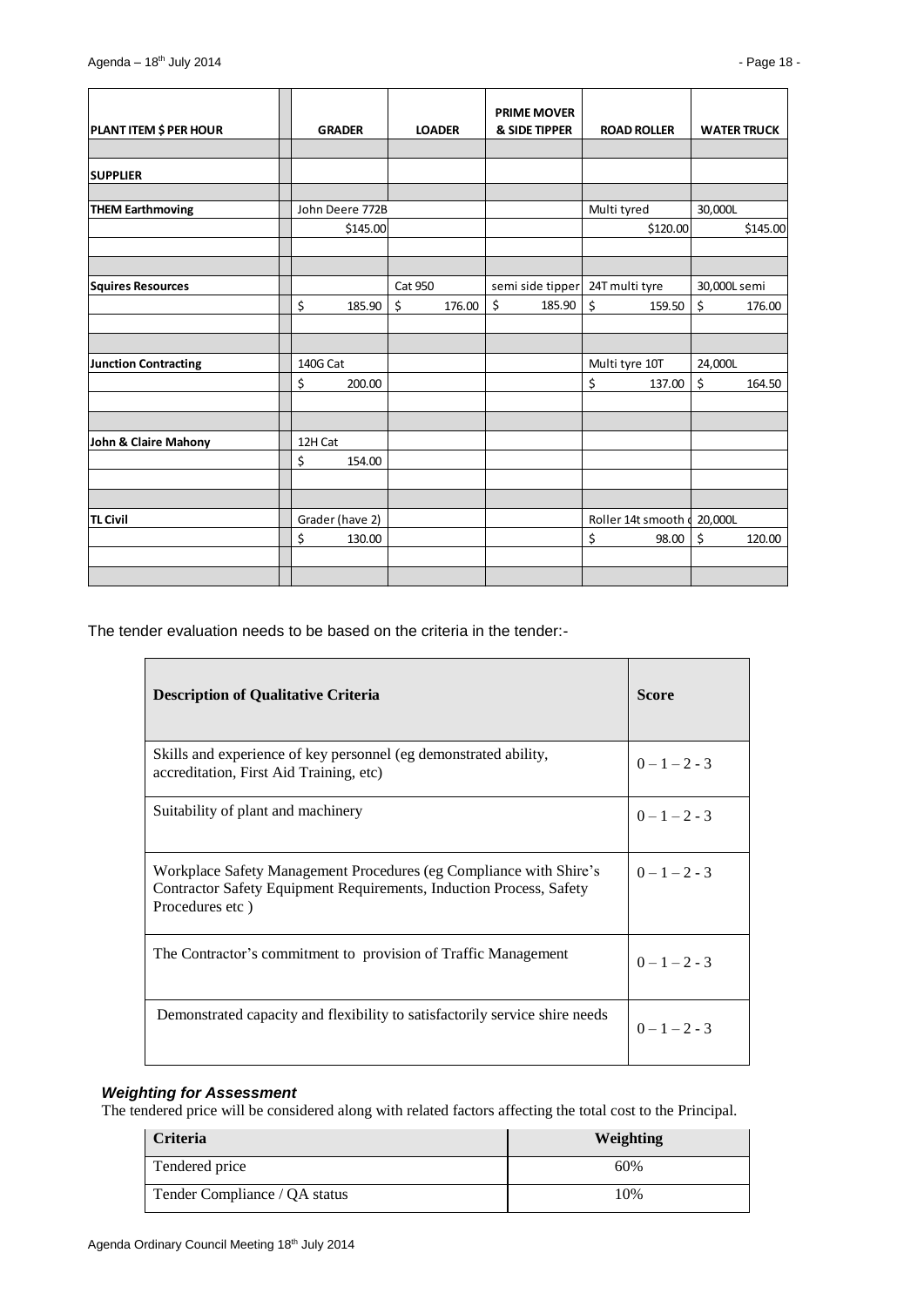| Workplace Safety Policy / Procedures incl TMP | 20% |
|-----------------------------------------------|-----|
| Past Experience / Capacity / Flexibility      | 10% |

On cost alone TL Civil is the lowest but council may want to take into account local supplier preferences and other factors when rating and determining who to award the tender to.

I would recommend that council awards the tender on a First and Second Preference Supplier basis. Therefore if the First Preference Supplier is not available to undertake the work within the Principal's nominated timeframe then we can go to the Second Preference Supplier.

#### **Statutory Environment:**

Nil

## **Strategic Implications:**

Nil

## **Sustainability Implications:**

- **Environmental:** There are no known significant environmental considerations
- **Economic:** There are no known significant economic considerations
- **Social:** There are no known significant considerations

#### **Policy Implications:**

Nil

#### **Financial Implications:**

Works will be carried out within the budgeted amount included in the 2014/2015 annual budget

#### **Consultation:**

Brian Wundenberg, Works Supervisor

#### **Recommendation:**

That Council awards Tender 5.2014 – Contract Grader for Heavy Maintenance programme to ………………………… as the First Preference Supplier.

In the event that the First Preference Supplier is not available to undertake the work within the Principal's nominated timeframe then the Second Preference Supplier would be …………………….

#### **Voting Requirements:**

Simple Majority

*Council Decision:*

**Moved: Councillor Seconded: Councillor**

**Carried/Lost For: Against:** 

## <span id="page-18-0"></span>**17.4 Tender RFT.GTS MU 06.2014 – Flood Damage Works**

| File:              | 12.25                                    |
|--------------------|------------------------------------------|
| Author:            | Jenny Goodbourn- Chief Executive Officer |
| Interest Declared: | Cr Broad                                 |
|                    | Cr Foulkes-Taylor                        |
|                    | Cr Squires                               |
| Date:              | 18 <sup>th</sup> July 2014               |
| Attachments:       | <b>Tender Report - Greenfields</b>       |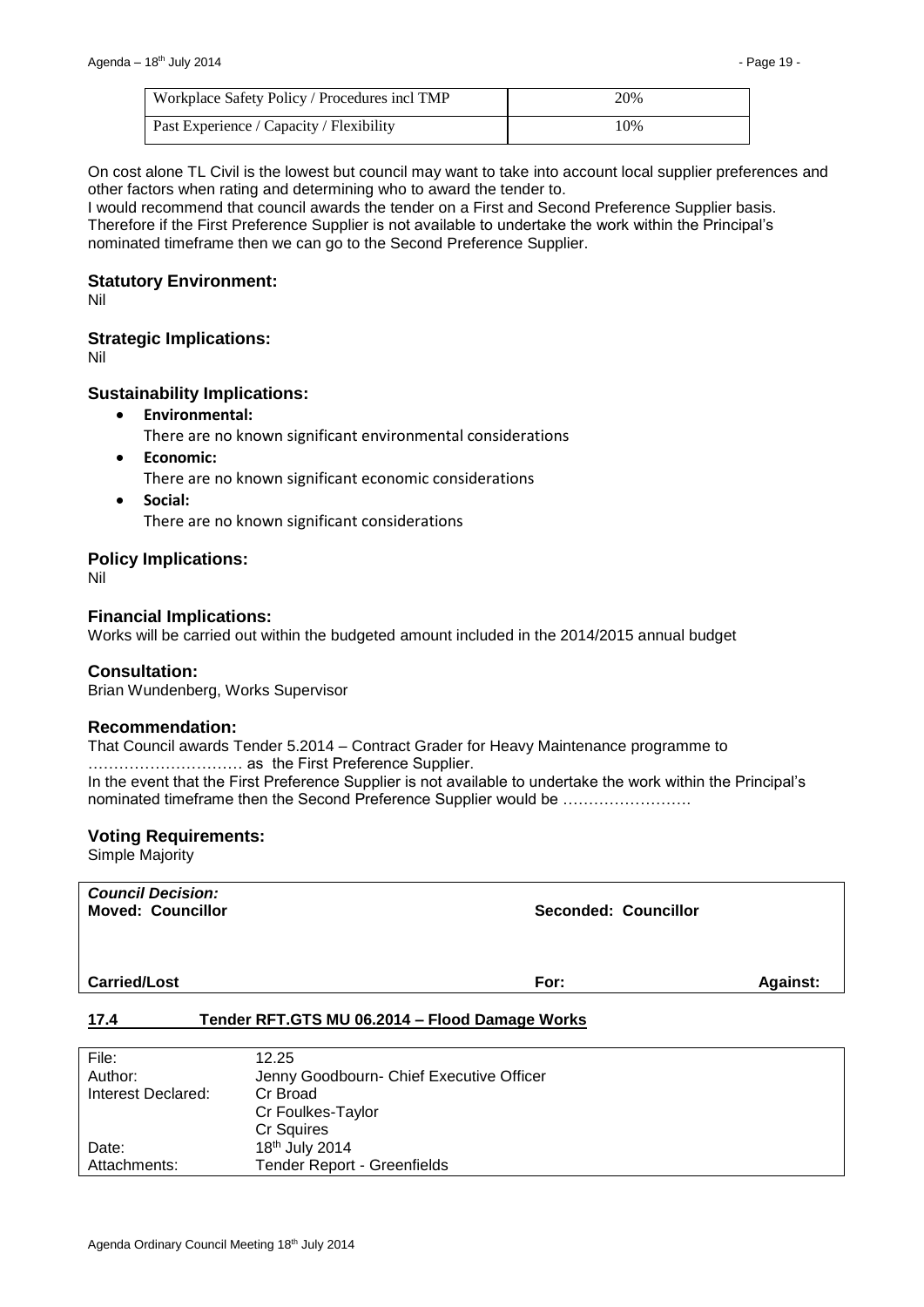## **Matter for Consideration:**

Tenders have been called for the supply of hired road construction plant with operators for the reinstatement of flood damaged roads at various locations throughout the shire of Murchison. The results of the tender are now presented to council for their decision.

## **Background:**

In March 2014 the shire successfully submitted a claim for flood damage funding to deal with the flood damage that had occurred on several roads following a severe weather event in January 2014. The shire engaged Greenfield Technical Services to call a tender. The tender was advertised and closed on the 24<sup>th</sup> June 2014.

## **Comment:**

At the close of tenders there were 22 received. A full report from Greenfields is in the attachment. A meeting was held between Nigel Goode, of Greenfield Technical Services, the CEO and the Works Supervisor to go through the details of the tenders received. Tenderers were asked to submit hourly plant rates to enable the shire to pick those items of plant it required and be able to include some local contractors who may not have all the necessary equipment by combining them with other contractors. The shire shall put on a supervisor to oversee the works. Upon going through the tenders it is likely that some of the prices supplied are on the basis of the whole contract going to that supplier and we may find that if we approach for one or two pieces of machinery they will not want to accept. Greenfields have suggested that we may wish to award the tender to a panel of suppliers including all 22 tenderers, However on working through the list we have been able to reduce the number of possible suppliers down to 12. This has been done by comparison of hourly rates, mobilisation costs, experience of the operators, suitability of machinery and availability. By awarding the tender to a panel this will allow us to further negotiate with those suppliers and come up with the best combination for our needs.

We also need to be aware that a lot of the tenderers have submitted tenders for other flood damage works in the region. Cue, Meekatharra, Mt Magnet, Yalgoo and Sandstone also suffered damage from the same weather event. Therefore we could find that they if they have already been accepted on other tenders they may not be available when we approach them.

I would therefore suggest that the shire awards the contract to a panel of suppliers comprised of :

THEM Earthmoving Pty Ltd BIMS Earthmoving Quadrio Earthmoving Thurkle's Dozing JMC Truck and Loader Hire Reepar Asset Protections Services Yarlawheelor Pastoral Company Yuin Pastoral GTB Transport Phelps Transport CM Gould & Sons Squires Resources Pty Ltd.

## **Statutory Environment:**

Local Government Act 1995 s.3.57 and the Local Government (Functions and General) Regulations 1996 – Part 4- tenders for providing goods and services. Shire of Murchison purchasing policy

## **Strategic Implications:**

Nil

## **Sustainability Implications:**

**Environmental:**

There are no known significant environmental considerations

- **Economic:**
	- There are no known significant economic considerations
- **Social:** There are no known significant considerations

## **Policy Implications:**

Nil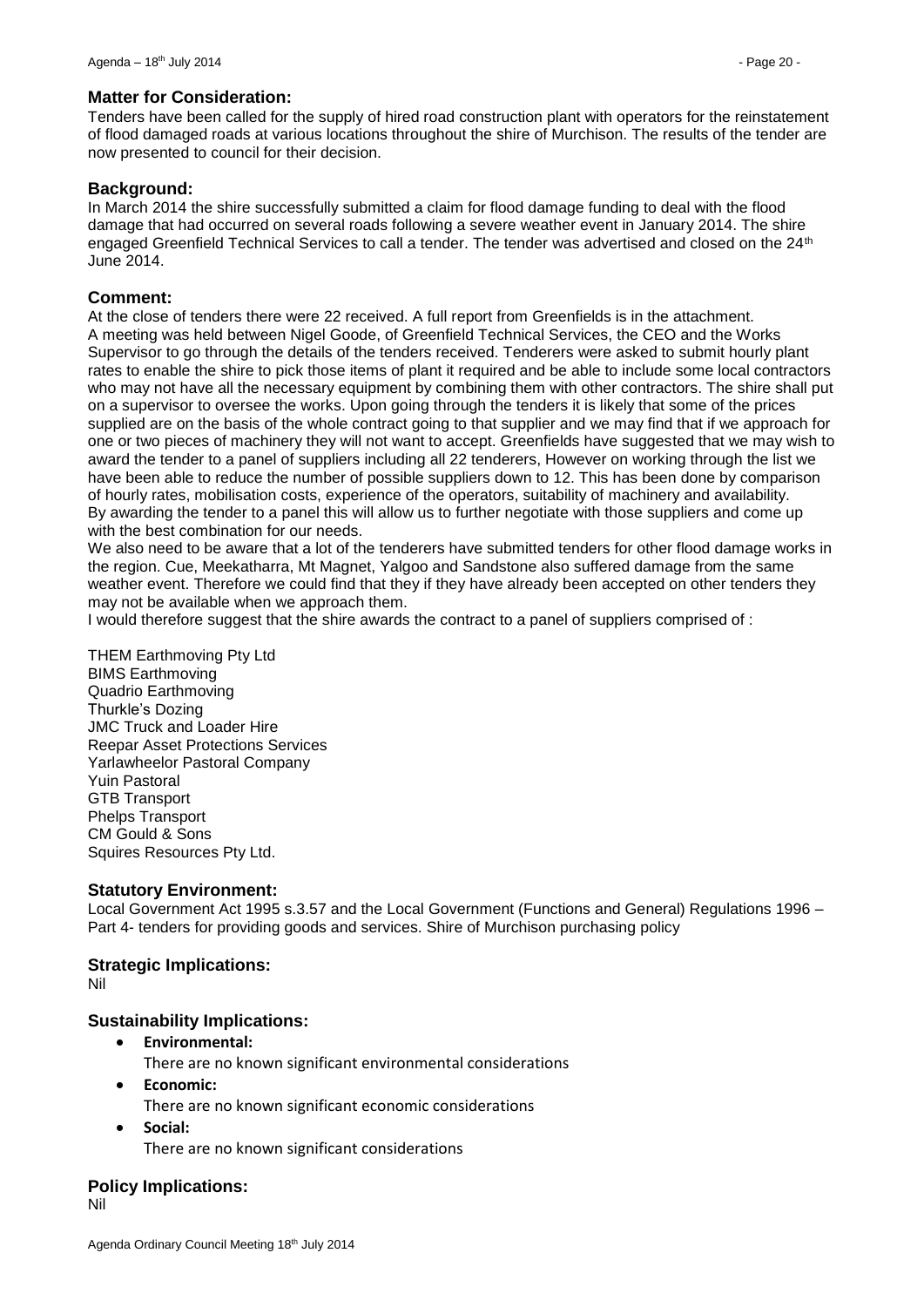#### **Financial Implications:**

The scheduled works have been included in the transport section of the adopted budget and funding is being provided under WANDRRA.

## **Consultation:**

Brian Wundenberg – Works Supervisor Nigel Goode – Greenfields Michael Keane - Greenfields

#### **Recommendation:**

That the tender is awarded to a panel of suppliers consisting of:-

THEM Earthmoving Pty Ltd BIMS Earthmoving Quadrio Earthmoving Thurkle's Dozing JMC Truck and Loader Hire Reepar Asset Protections Services Yarlawheelor Pastoral Company Yuin Pastoral GTB Transport Phelps Transport CM Gould & Sons Squires Resources Pty Ltd.

## **Voting Requirements:**

Simple Majority

| <b>Council Decision:</b><br><b>Moved: Councillor</b> | Seconded: Councillor |                 |  |
|------------------------------------------------------|----------------------|-----------------|--|
| <b>Carried/Lost</b>                                  | For:                 | <b>Against:</b> |  |

## <span id="page-20-0"></span>**17.5 Tender Supply of Freight Services to Murchison Settlement**

| File:              | 14.13                     |
|--------------------|---------------------------|
| Author:            | Jenny Goodbourn           |
| Interest Declared: | Nil                       |
| Date:              | 12 <sup>th</sup> May 2014 |
| Attachments:       | Nil                       |
|                    |                           |

#### **Matter for Consideration:**

Shire to call tender for supply of freight services to Murchison Settlement.

#### **Background:**

The current freight contract was for a period of two years and is due to expire on the 31<sup>st</sup> August 2014. A new tender needs to be called for freight service provision with effect from 1<sup>st</sup> September 2014.

#### **Comment:**

The current service provider commenced the freight run in September 2012 and has provided a reliable and accommodating service, however there are a few things we probably need to specify in the new tender to ensure we continue to receive the level of service we require.

When the previous contract was sought an advert went out for provision of a weekly freight service and the specifics of the contract such as when they had to be in the settlement by, who was included in the pick-ups and other aspects were negotiated with the service provider.

I think we need to establish what the specifics are and include these in the tender document. These need to include: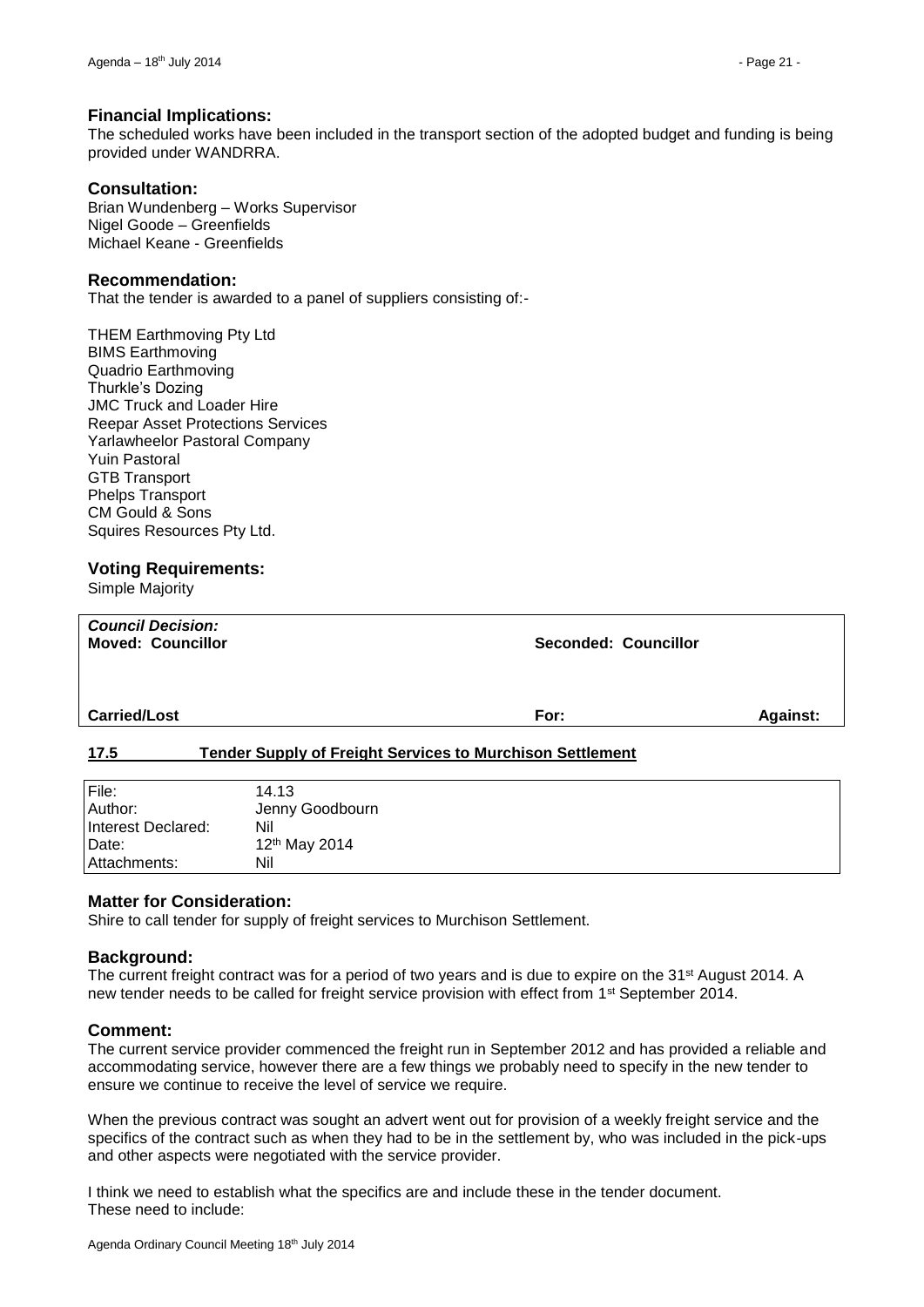Particulars of the vehicle that will be used – adequate space and a separate chiller and freezer section; Delivery into the settlement by 5pm;

All freight for the shire to be included in the tendered price regardless of where collected from; Agreed number of pick up points for other users (list to be reviewed by council and community and a consensus reached on who to include) – currently:

## **Parts and General**

Hoppy's Parts R Us Bunnings Corporate Express Courier Australia (monthly Library book exchange) Komatsu Great Northern Rural Toll Express Toll Ipec Transwest (Gtn 2nd hand Tyres) Truck Centre Truckline **Westrac** 

## **Groceries:**

Geraldton Fruit & Veg Luscombes McDonalds Mick Davey Peters Queens IGA Woolworths

Pick-ups from other supplies to be at an additional fee as specified in the tender; Pricing for a contingency plan delivery via Butchers Track in the event of an extreme weather event that might close the Carnarvon-Mullewa Road due to the Murchison River flowing.

## **Statutory Environment:**

S3.57 Local Government Act 1995.

## **Sustainability Implications**

- **Environmental**
- There are no known significant environmental implications associated with this decision **Economic**
- There are no known significant economic implications associated with this decision
- **Social**

There are no known significant social considerations associated with this decision

## **Strategic Implications:**

Nil

## **Policy Implications:**

In line with Shire of Murchison Purchasing Policy

## **Financial Implications:**

A provision of \$90,000 for freight has been included in the 2014/2015 budget.

## **Consultation:**

Nil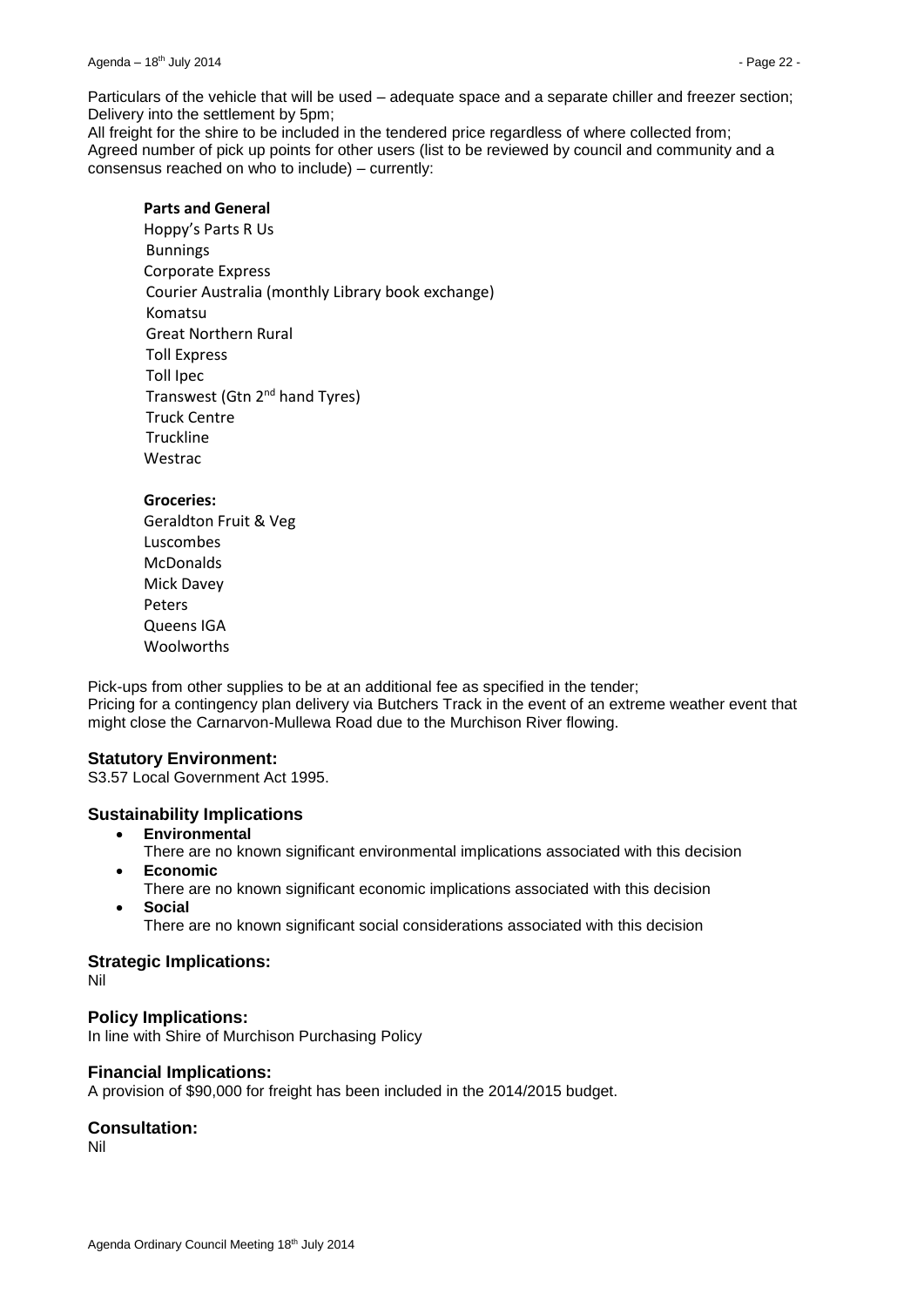#### **Recommendation:**

That Council calls a tender for the provision of a weekly freight service to the Murchison Settlement for a period of two years commencing from the 1st September 2014.

#### **Voting Requirements:**

Simple Majority

| <b>Council Decision:</b><br><b>Moved: Councillor</b> | <b>Seconded: Councillor</b> |                 |
|------------------------------------------------------|-----------------------------|-----------------|
| <b>Carried/Lost</b>                                  | For:                        | <b>Against:</b> |

## <span id="page-22-0"></span>**18. ADMINISTRATION**

#### <span id="page-22-1"></span>**18.1 Re-alignment of the Carnarvon-Mullewa Road**

| File:              | 12.19                      |
|--------------------|----------------------------|
| Author:            | Jenny Goodbourn            |
| Interest Declared: | No interest to disclose    |
| Date:              | 18 <sup>th</sup> July 2014 |
| Attachments:       |                            |
|                    |                            |

#### **Matter for Consideration:**

Dedication and closure of a portion of the Carnarvon-Mullewa Road**.**

#### **Background:**

There is a section of the Carnarvon-Mullewa Road that has been realigned and is no longer within the road reserve. The section of the road concerned is adjacent to the Mt Narryer Station Homestead and buildings. Records indicate that the realignment was put in following cyclone Steve in 2000. The old road ran through a swampy area and was closed for months at the time. A new alignment, away from the swampy area was decided upon and the road relocated. However the dedication of the road and closure of the previous section was not carried out per the relevant sections of the Land Administration Act.

## **Comment:**

At the March meeting Council resolved to:

# *Council Decision:*

**Moved: Councillor Broad Seconded: Councillor Williams**

That Council:-

- 1. In pursuance of section 56 of the Land Administration Act 1997, support the dedication of the new alignment of the Carnarvon-Mullewa road as shown on the map supplied by the Department of Lands.
- 2. In pursuance of section 58 of the Land Administration Act 1997, support the permanent closure of the old road alignment as shown on the map supplied by the Department of Lands.
- 3. In pursuance of section 3.50 (1a) of the Local Government Act 1995, support the permanent closure of the old road alignment as shown on the map supplied by the Department of Lands.
- 4. Advertise the road closure for a period of 35 days for public comment.

| <b>Carried</b> | For: $6$ | <b>Against: 0</b> |
|----------------|----------|-------------------|
|                |          |                   |

An advert was placed on the 12<sup>th</sup> May and people had until the 26<sup>th</sup> June to respond or make any submissions. No submissions were received.

#### **Statutory Environment:**

Road dedications are undertaken in accordance with Section 56 of the Land Administration Act 1997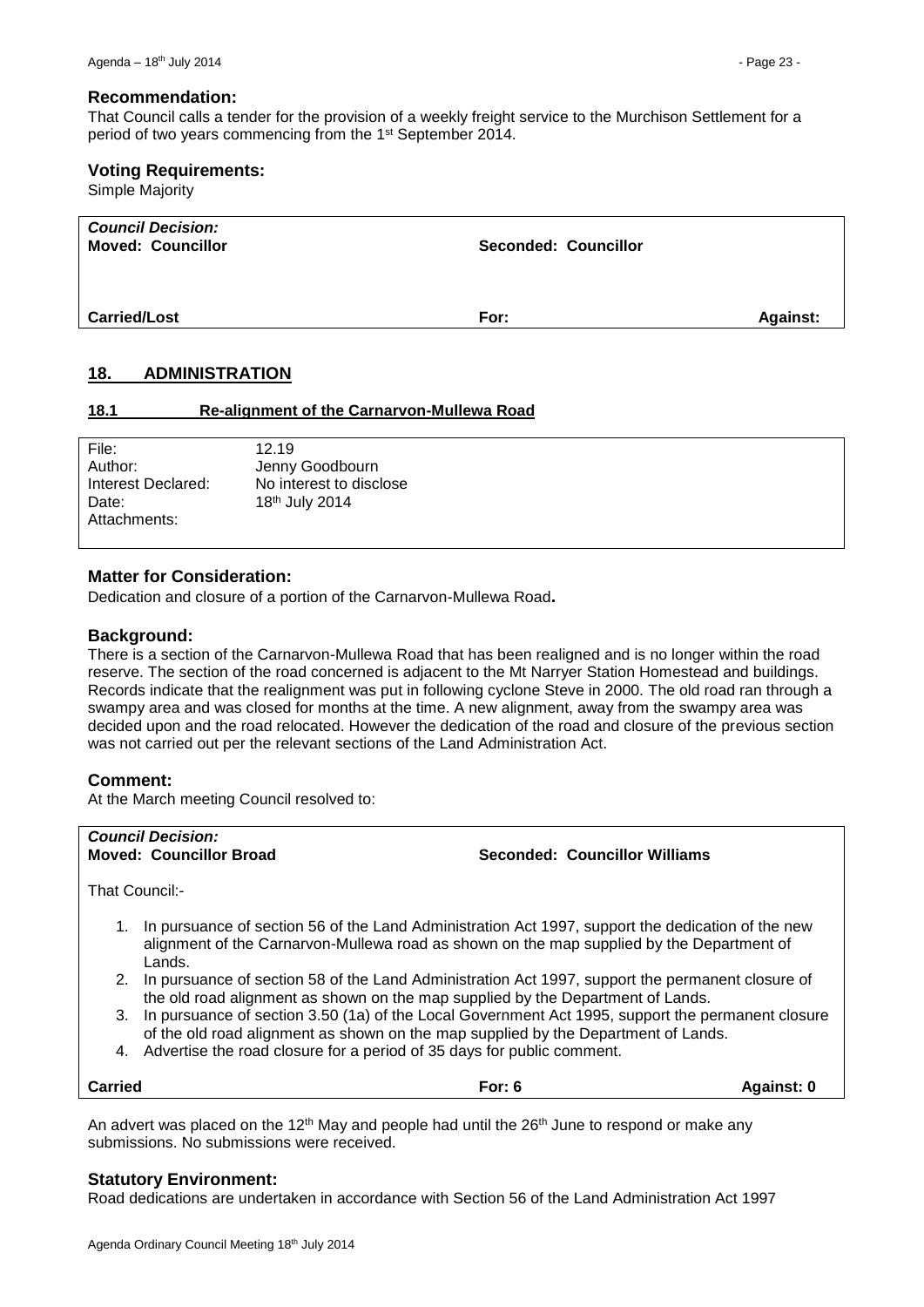Road closures re undertaken in accordance with section 58 of the Land Administration Act 1997. The closure of any thoroughfare for greater than four weeks also requires approval under section 3.50 of the Local Government Act 1995.

## **Strategic Implications:**

Nil

## **Sustainability Implications**

- **Environmental**
	- There are no known significant environmental implications
- **Economic**
	- There are no known significant economic implications
	- **Social**

There are no known significant social considerations.

## **Policy Implications:**

Nil

## **Financial Implications:**

Minor costs associated with adverting and administration.

## **Consultation:**

Department of Lands

## **Recommendation:**

That Council:-

- 1. In pursuance of section 56 of the Land Administration Act 1997, council write to the Minister for land asking for the dedication of the new alignment of the Carnarvon-Mullewa road as shown on the map supplied by the Department of Lands.
- 2. In pursuance of section 58 of the Land Administration Act 1997, council write to the Minister for Land asking for the permanent closure of the old road alignment as shown on the map supplied by the Department of Lands.

## **Voting Requirements:**

Simple Majority

| <b>Council Decision:</b><br><b>Moved: Councillor</b> | <b>Seconded: Councillor</b> |                 |
|------------------------------------------------------|-----------------------------|-----------------|
| <b>Carried/Lost</b>                                  | For:                        | <b>Against:</b> |

## <span id="page-23-0"></span>**19. NOTICE OF MOTION**

## <span id="page-23-1"></span>**19.1 Replacement of Plaques Commemorating CBD Development**

| File:              | 11.16                   |  |
|--------------------|-------------------------|--|
| Author:            | Councillor Simon Broad  |  |
| Interest Declared: | No interest to disclose |  |
| Date:              | 18th July 2014          |  |
| Attachments:       |                         |  |
|                    |                         |  |

## **Matter for Consideration:**

Proposal to replace two plaques commemorating the CBD Development.

## **Background:**

At the completion of the CBD Development in 2010 several plaques were commissioned to commemorate the event. There was one on the Community Stores Depot, one on the Community Fuel Facility, one on the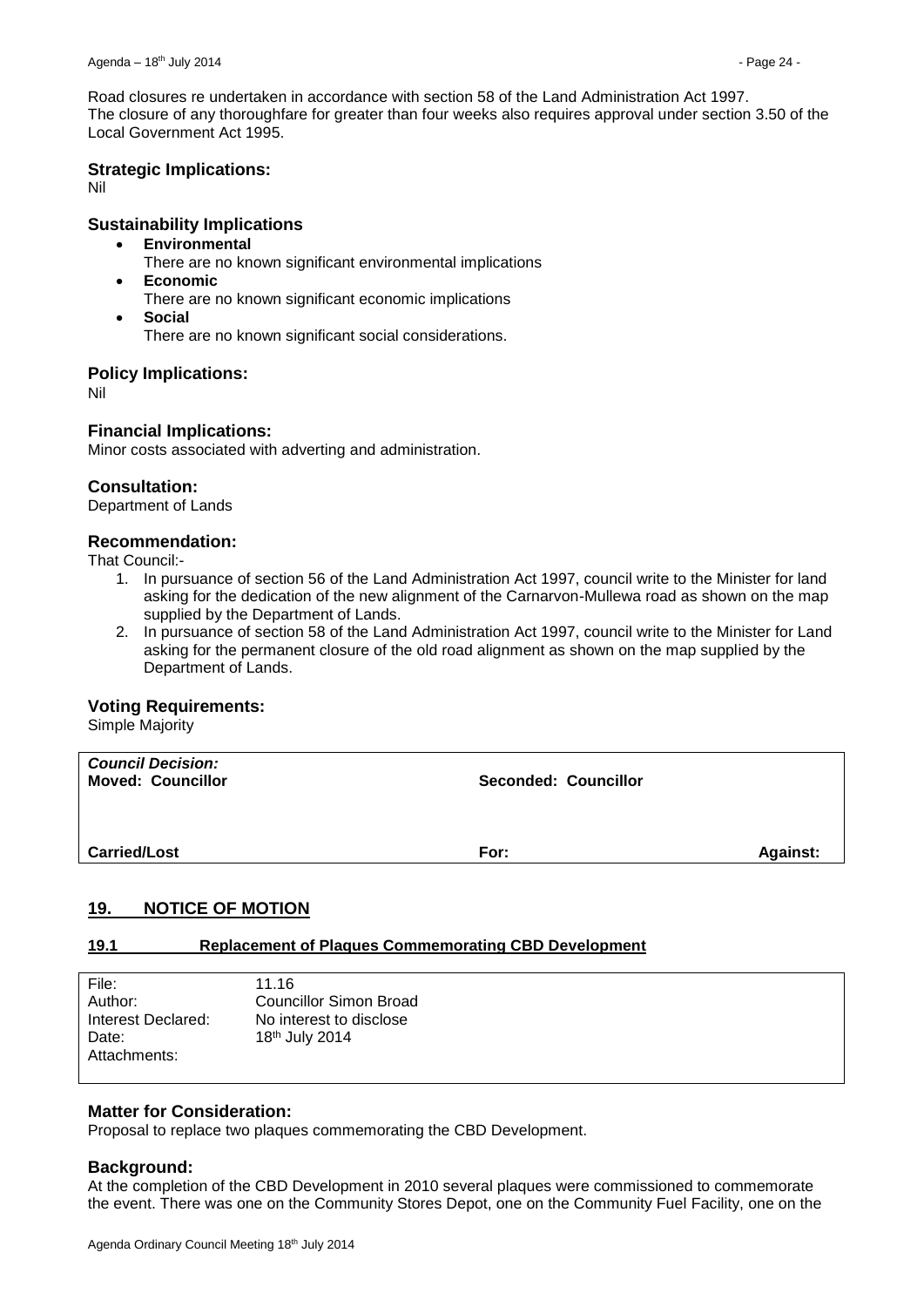Motel Units, one on the Caravan Park, one to acknowledge the CBD Committee and one on the Roadhouse. Two of the signs include the name of the CEO at the time Ron Adams.

## **Comment:**

In view of the fraudulent activities against the shire committed by Mr Adams it seems inappropriate for him to be included in the commemoration of these projects and it is proposed to replace the two plaques and exclude his name.

There will be no legal implications as we are still acknowledging the funding received for the project and the person who officially opened the development.

## **Statutory Environment:**

Nil

## **Strategic Implications:**

Nil

## **Sustainability Implications:**

- **Environmental:**
	- There are no known significant environmental considerations
- **Economic:**
	- There are no known significant economic considerations
- **Social:** There are no known significant social considerations

## **Policy Implications:**

Nil

## **Financial Implications:**

The cost for the two replacement plaques will be around \$725 and well within the operating costs contained within the 2014/2015 budget.

## **Consultation:**

Nil

## **Motion:**

The shire of Murchison replaces two of the plaques commemorating the CBD Development to exclude the name of Mr Ron Adams.

## **Voting Requirements:**

Simple Majority

*Council Decision:*

**Moved: Councillor Seconded: Councillor**

**Carried/Lost** Against:

## <span id="page-24-0"></span>**20. CEO ACTIVITY REPORT**

| <b>Date</b>           | <b>Activity</b>                                                                             |
|-----------------------|---------------------------------------------------------------------------------------------|
| <b>CEO</b>            |                                                                                             |
| 12 <sup>th</sup> June | Teleconference with Simon Wilkes of Urbis regarding Local Planning Strategy & Scheme        |
| $13th$ June           | Discussion with Garrett Bray of BG & E who has taken over the Ballinyoo Bridge Project from |
|                       | Nik West. Update on where we are at with the design.                                        |
| 17 <sup>th</sup> June | Komatsu attended the shire to discuss bulldozer repairs.                                    |